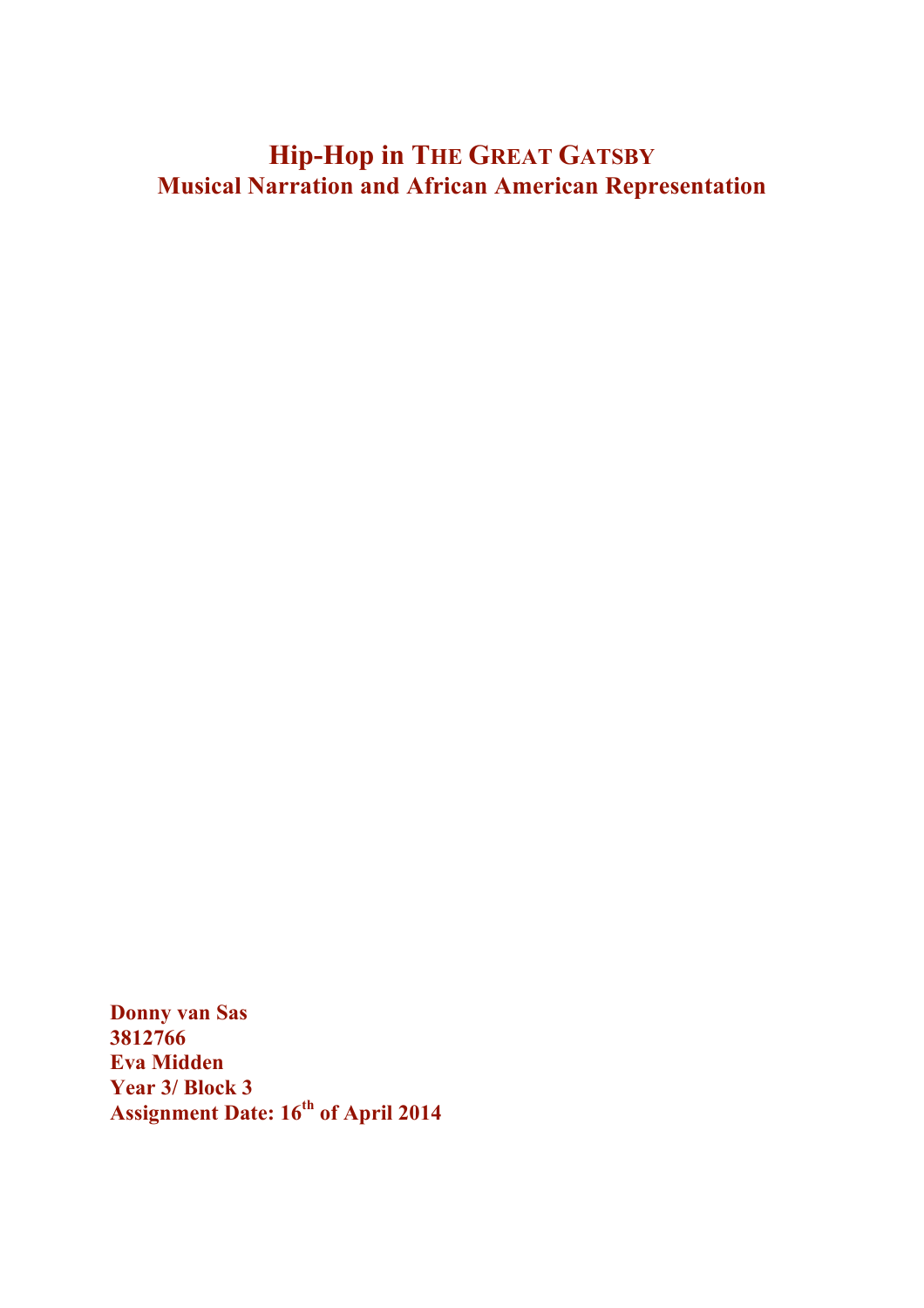## **CONTENTS:**

| <b>1. INTRODUCTION</b>                  |  |
|-----------------------------------------|--|
| 2. THEORETICAL POSITIONING              |  |
| <b>2.1. MUSICAL NARRATION</b>           |  |
| <b>2.2. WHITENESS AND RELATIONALITY</b> |  |

## **3. ANALYSIS**

| <b>3.1. METHOD</b>                               |     |
|--------------------------------------------------|-----|
| 3.2. ANALYSIS - OPENINGS: INTO THE DIEGESIS      | 14  |
| <b>3.3. ANALYSIS - OPENINGS: FIRST FLASHBACK</b> | 15. |

| <b>4. CONCLUSION</b> | 19 |
|----------------------|----|
|                      |    |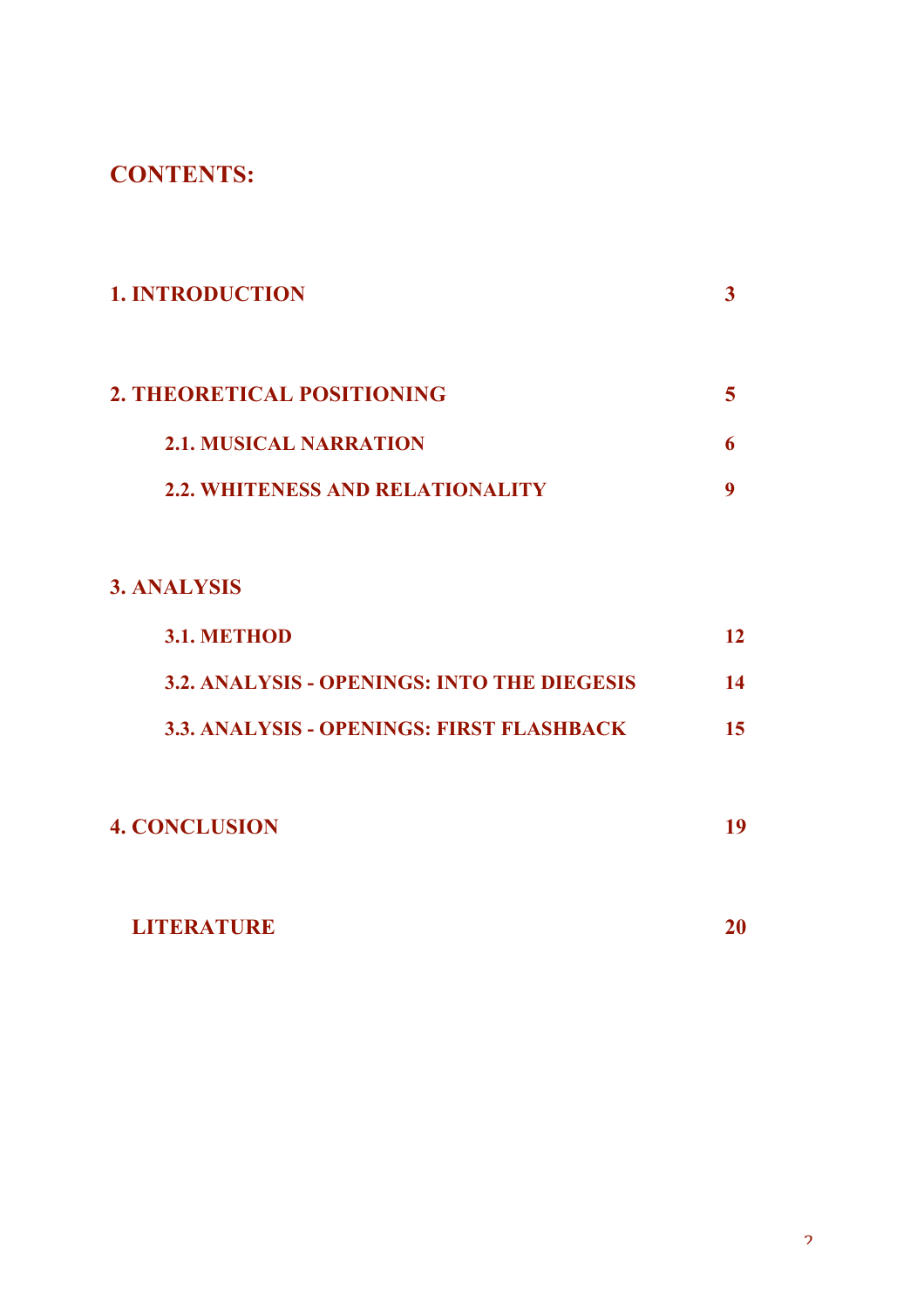## **1. INTRODUCTION**

*The Great Gatsby*, as a novel, has received ample attention and praise with regards to its accuracy of setting and zeitgeist. Set in 1922 New York it tells the tale of Nick Carraway and his reconstruction of the life and death of Jay Gatsby. Fitzgerald's evocation of New York in that summer in a period of great modern and cultural change was said to be in tune with the times and above all a description of an essentially American experience. Yet its omission of black characters, the New Negro Movement and the Harlem Renaissance as noted by Lois Tyson in her African American critique of the novel, proofs to be problematic for this alleged accuracy.<sup>1</sup> Tyson sums up Fitzgerald's detailed descriptive powers extensively, which includes the fashions, literature, ambiance, historical context, technologies and locations of the time in order to explain the appeal and the praise the novel has been bequeathed over the decades. However Tyson's critique exposes the significance of omitting Harlem in *The Great Gatsby*. For Harlem is more than a mere geographical location, Harlem also represented one of the historical sites where the black American cultural production was at a height. $^2$ Moreover the location harboured the modern urban social reality, which gave rise to these cultural expressions.

The 2013 film version is directed by Baz Luhrmann and the plot of the film follows the plot of the novel fairly accurately. However as the film version reconstructs Jay Gatsby's life it also omits some of the personal events pertaining to Nick, such as the romantic plot between Jordan and Nick. Additionally the film changes Nick's indeterminate present situation of the novel by placing him in a sanatorium. The therapist's implicit suggestion that writing down Jay's tragic ending might be therapeutic for Nick forms the frame story. Most importantly in this context the adaptation from literature to film adds a narrational device unknown to literature, namely music. The omission of jazz as an African American cultural artefact has been duly noted in critical scholarly writings directed at the novel.<sup>3</sup> The medium of film provided Baz Luhrmann and consequently Sean Carter (Jay Z) the opportunity to recover via the means of music that which lacked representation in the written word. However this is not to say that the mere presence of African American music necessarily leads to a

<sup>&</sup>lt;sup>1</sup> Lois Tyson, *Critical Theory Today: A User Friendly Guide*, 2<sup>nd</sup> ed. (Routledge: Abingdon, 2006), 396.

 $<sup>2</sup>$  Ibid, 396.</sup>

<sup>&</sup>lt;sup>3</sup> See for instance, Lois Tyson, *Critical Theory*, and Meredith Goldsmith, "White Mask: Passing, Posing, and Performing in *The Great Gatsby*," *Modern Fiction Studies* 49*,* no.3 (2003): 443-468.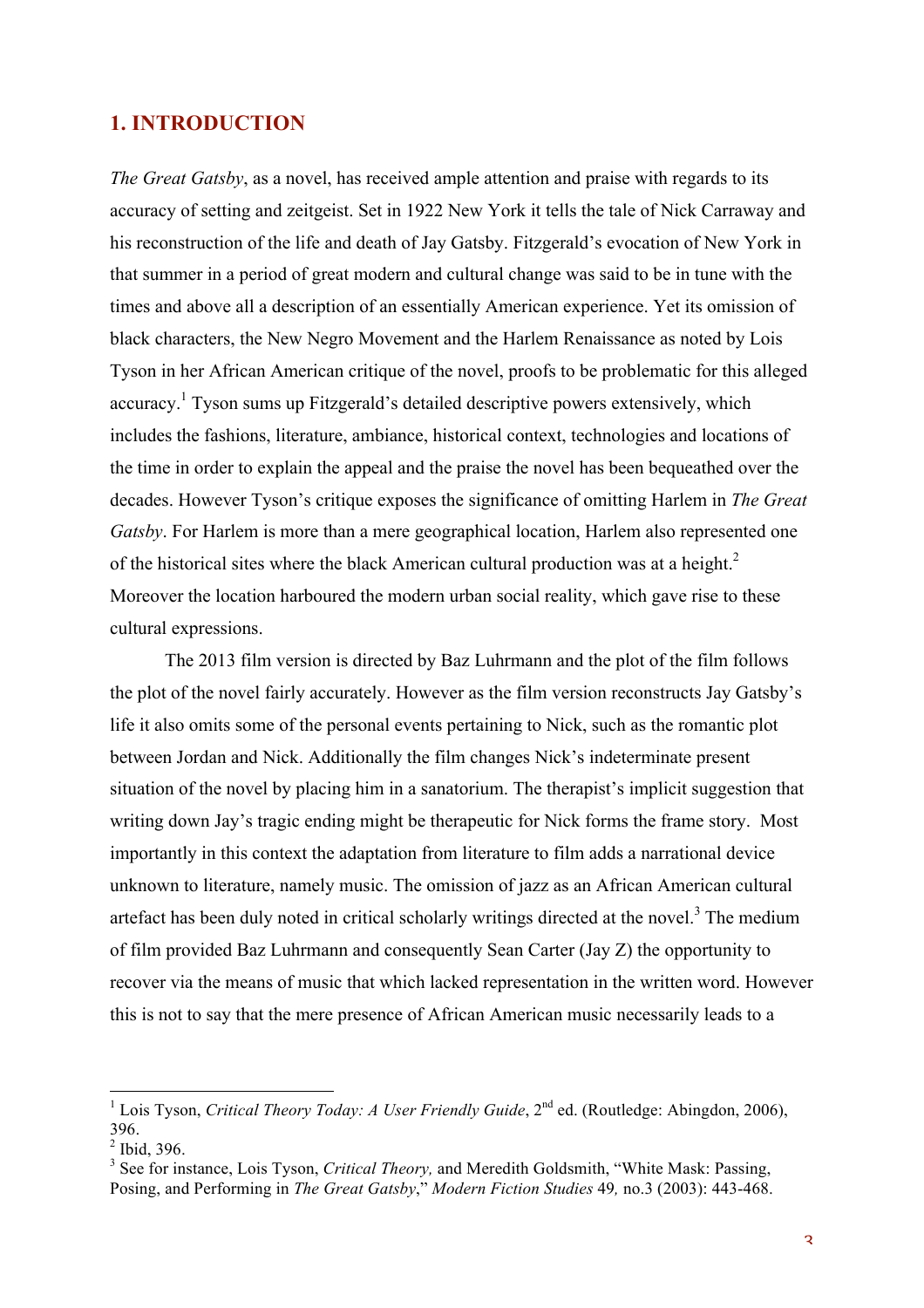straightforward representation of African Americans or their culture, as the use 'white' forms of jazz in the film attests to.

The general focus of analysis regarding the relationship of mimesis/realism and racism/difference in film texts has, according to Robert Stam and Louise Spence, "been marred by a certain methodological naiveté.<sup> $,$ 4</sup> By this the authors mean that these analyses were predominantly concerned with "social portrayal, plot and character" and that little attention was paid to the actual narration through which these elements are constructed.<sup>5</sup> As narration in film consists of different elements than narration in a novel, one does not end up with an identical narrative, regardless of the seeming similarities on the level of the story. Furthermore, although with different narratological consequences, even *if* the film would have featured traditional African American jazz music, as realism would probably have it, one cannot simply conclude that African Americans and their culture are unambiguously represented for this would entail a closer look at what the music *narrates* in the film and how.

The presence of African American music on the soundtrack of THE GREAT GATSBY cannot hide the fact that the story ultimately revolves around a white man's own construction of identity and how he ultimately fails to achieve his goal. Yet the music significantly contributes to the film's narration of its events and characters. From the above I would like to dilute the following research question for this thesis: **What does the narratological function of African American music reveal about the representation of African Americans in THE GREAT GATSBY?**

In order to answer this question this thesis first of all aims to explore the following sub-questions. Firstly why is music relevant in the analysis of film's narration? As part of the total narration of film it is pertinent to ask how music contributes to the overall narration. Secondly how does musical narration relate to issues of ethnicity and difference? These questions will be explored in the theoretical section of this thesis. For the analysis the focus shifts from the general to the specific. The analysis departs from these theoretical insights in order to answer the question how African American hip-hop fits within the rest of the cinematic discourse. And how the use of hip-hop in THE GREAT GATSBY narrates specific sequences. There will be a strong focus on the opening of the film, since, as I will show, openings can be read as a manual of sorts. To conclude the thesis will circle back in order to

<sup>&</sup>lt;sup>4</sup> Robert Stam, and Louise Spence, "Colonialism, Racism and Representation: An Introduction," *Screen* 24, no. 2 (1983): 2-3. doi: 10.1093/screen/24.2.2

 $<sup>5</sup>$  Ibid, 3.</sup>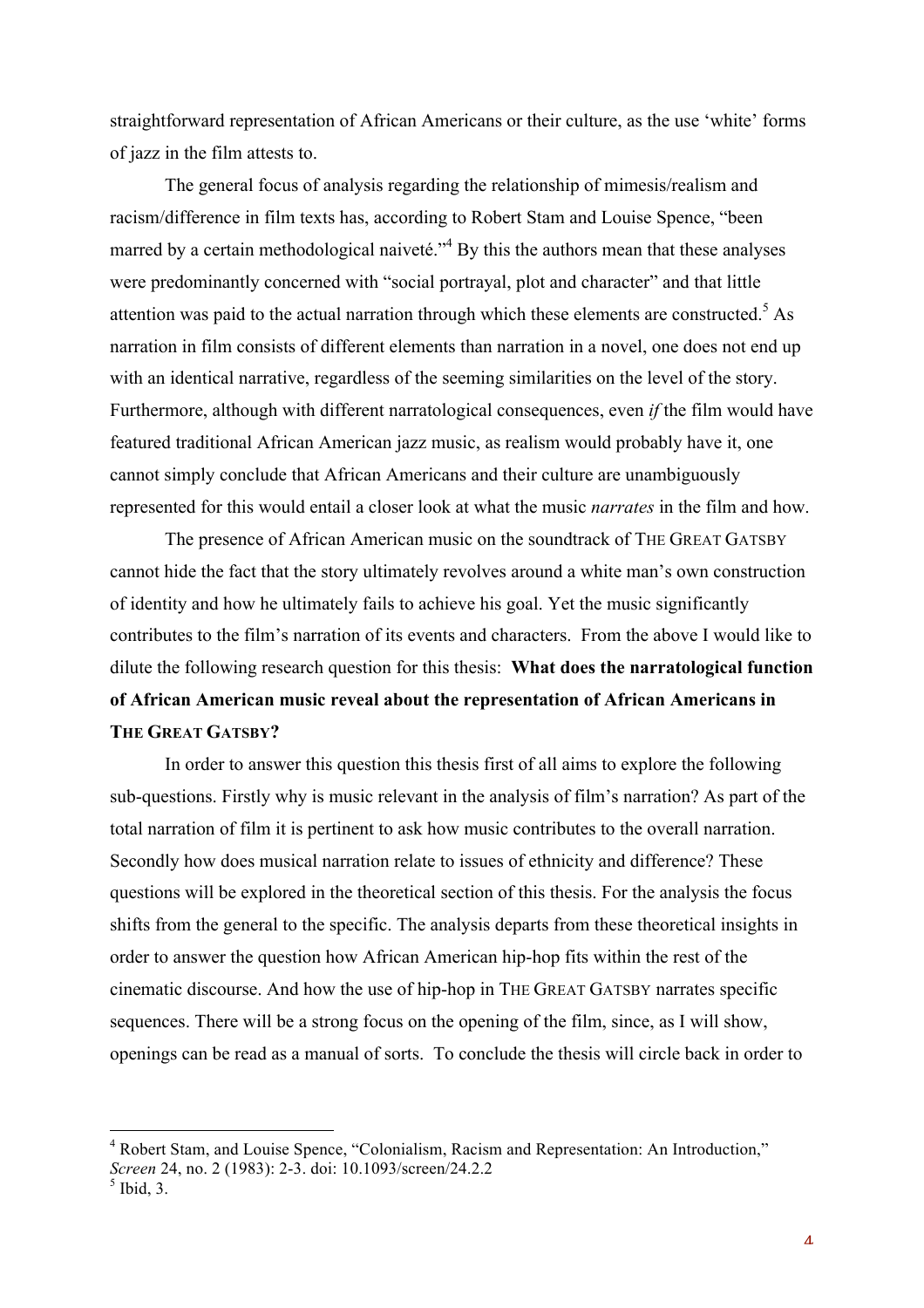understand how the manner in which hip-hop narrates is related to representations of African Americans.

As an afterthought yet very important to make explicit is that the author, me, speaks from the position of a Dutch born white middle-class man who does not hope to speak for African Americans. However the film captured my interest by the way it, at first sight, blatantly showcased African American music. Music that I felt was awkwardly out of place in the film, not because of its anachronistic nature, but rather because of its disjointed cultural context. In other words the film conveyed a narrative, which seemed to deal with American identities, but the African American presence was only explicitly present on the soundtrack. I also realise that treating hip-hop as *the* music of all African Americans is overly generalising. However the point is the analysis tries to expose that the film's narratological structure constructs hiphop with a function that may be considered stereotypical within its own narratological framework.

## **2. THEORETICAL POSITIONING**

One of the aims this study is trying to pursue is that of continuing the attempt to uncover the analytical potential of film music. Although musical narration has received an increasing amount of attention many authors feel that it is still lacking in comparison to the overall body of work concerned with film analysis and theory. Moreover it remains a subject open for further examination, because scholars they tend to disagree on the function of music in a film.<sup>6</sup> As such these disagreements produce theoretical writings and debates on film music that are riddled with difficulties with regards to the ontological status of sound, music's semiotics, the problematic relationship between music and image, music's relationship with other elements on the soundtrack (effects and dialogue) and most importantly the ideological ramifications of deciding on these issues.

<sup>6</sup> For example, Anahid Kassabian, *Hearing Film: Tracking Identifications in Contemporary Hollywood Film Music* (London: Routledge, 2001), Caryl Flinn, *Strains of Utopia: Gender, Nostalgia, and Hollywood Film Music* (Princeton: Princeton University Press, 1992), Claudia Gorbman, *Unheard Melodies: Narrative Film Music* (London: BFI, 1987) and Daniel Goldmark, Lawrence Kramer and Leppert, *Beyond the Soundtrack*: *Representing Music in Cinema* (London: University of California Press, 2007).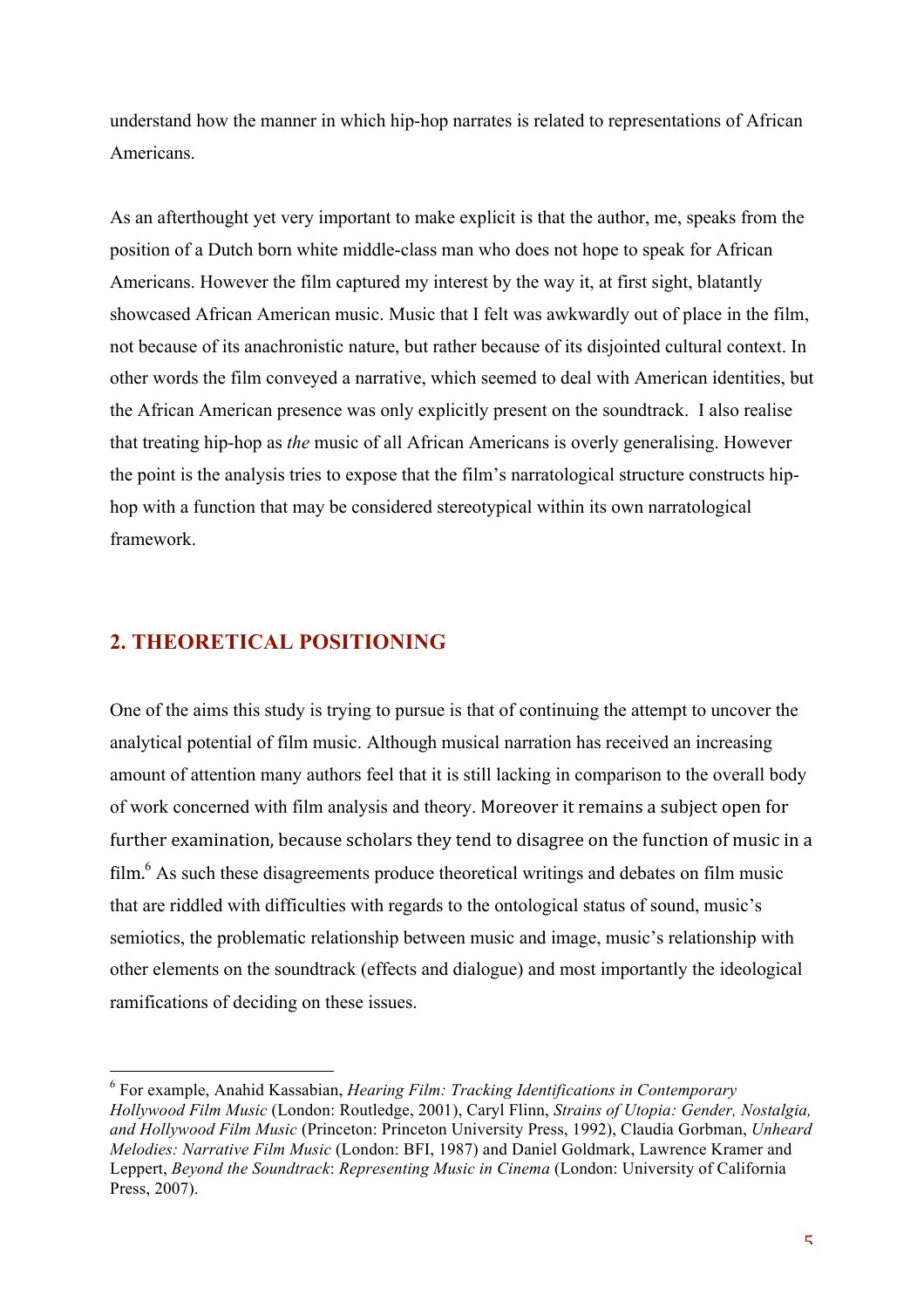The following will highlight some of these discussions with the ultimate purpose of explicating their at times intricate connection to debates of difference and ethnicity. In extension I argue that, therefore, music in particular shows itself to be a valuable means for analysing the ideology of narration in film allowing one to move beyond an analysis that records the absence and presence of African American characters. As Stam and Spence explain, ignoring the medium specific dimensions of narration could result in analyses and subsequent conclusions that seem monolithic and are equally applicable to film *and* novel.<sup>7</sup> In that sense there would be no relevance in analyzing THE GREAT GATSBY, the movie, when there is a plethora of studies on *The Great Gatsby* the novel. What is at stake here is the fact that a narrative comes into fruition through narration, through construction, which in itself can be studied for ideological meaning. Therefore Stam and Spence posit that both the study of and the call for positive images of minorities "obscures the fact that 'nice' images might at times be as pernicious as overtly degrading ones, providing a bourgeois façade for paternalism, a more pervasive racism."8

#### **2.1. MUSICAL NARRATION**

Precisely because music is often said to have no ideological function, one should be suspicious, since it invites one to disregard the music in an ideological analysis. For it is significant that the origins of the transcendent essence of music lie in the tradition of Western symphonic music.<sup>9</sup> An essence that in that regard may not be applied to non-Western traditions. Music supposedly "depends on a self-contained system of formal and mathematical relations (…) it is not believed to derive any influence from the social world nor to exert any upon," but this notion is problematic since classical composing was not developed in a vacuum and neither did the development of classical composing ever since.<sup>10</sup> Even if one has difficulty undermining this notion with regards to music in isolation (so-called pure music), music in film (as do other musics) gains meaning simply because conventions are imposed on them. Thus filmic genres tend to normalize and naturalise the use of particular parts and motifs, musical genres, composers, notes, melodies etcetera through the simple concept of

<sup>&</sup>lt;sup>7</sup> Stam and Spence, "Colonialism," 3.

<sup>8</sup> Stam and Spence, "Colonialism," 2-3.

<sup>9</sup> Flinn, *Strains of Utopia,* 5.

 $^{10}$  Ibid, 7.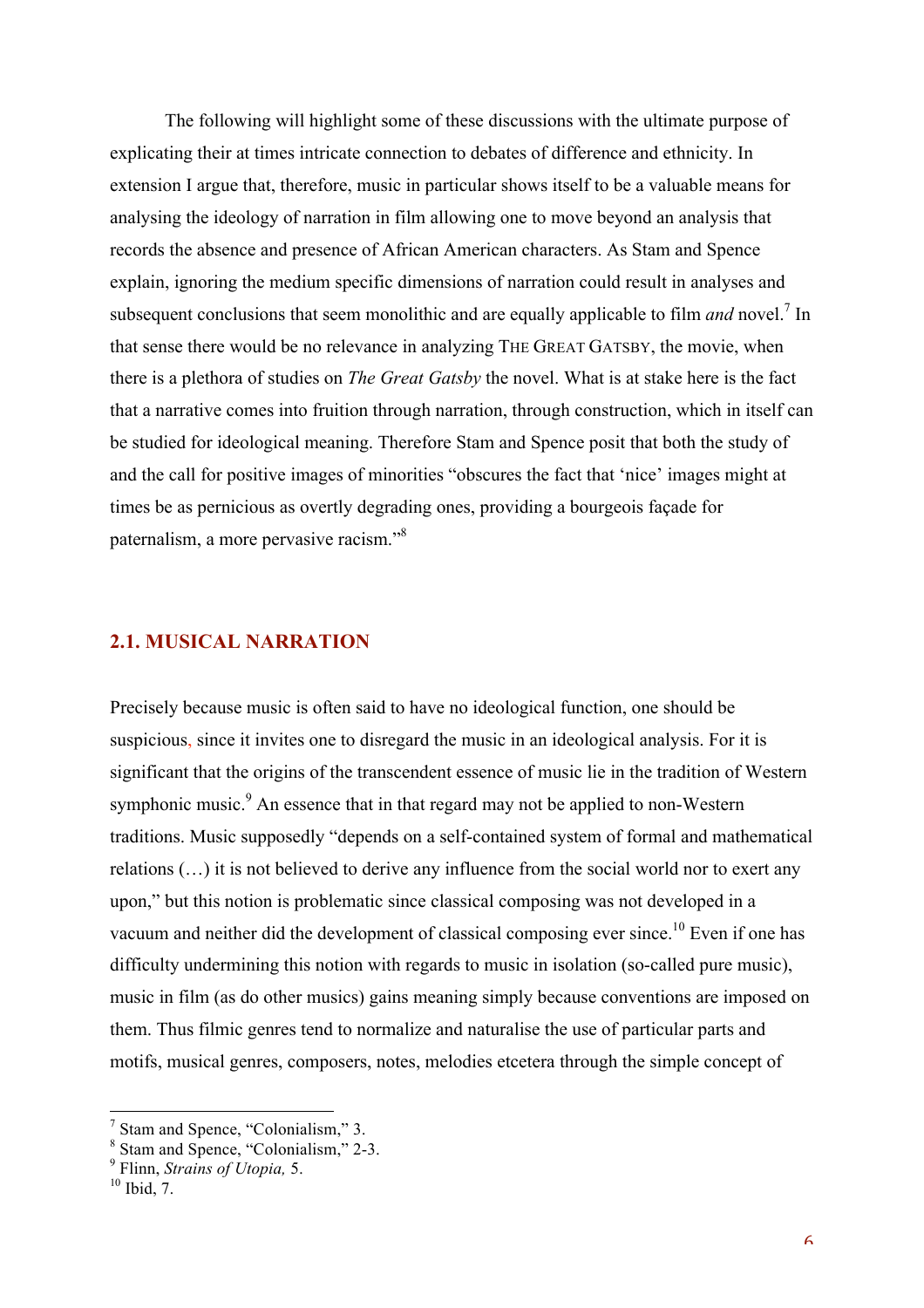repetition and variation. Just as the conventions of editing, narrative and framing in classical Hollywood were established through repetition and experimentation and as such were invested with meaning over time.

Even the ideas about music as an object of study are shaped and formed within a particular context. While we may recall the contextual autonomy of Western art music in the previous paragraph it is particularly relevant when it concerns jazz. In this context the prevailing ideas about African Americans in the 1920s were extended to black cultural production such as jazz. African Americans' supposed biological primitivism lent jazz its, allegedly, uncivilized and sexual character. Only much later jazz was considered an art form worthy of studying, but this time it was perceived as an autonomous art form.<sup>11</sup> As such jazz was studied outside its socio-historical context and thus removing precisely *the* element which framed jazz as primitive. So only by disassociating jazz from the African American context jazz was elevated to an art form. In spite of all the apparent issues in this regard, the idea of music's independence of a social reality remains a persistent one. I believe that these ideas do affect the interpretation of music in film; they lend a certain universalizing transcendence to the themes of films that accompany these classical scores. This can be seen in James Buhler's discussion of the court scene in AMISTAD. He argues that as the court scene evolves the verbal arguments for and against slavery are juxtaposed, each with their own musical accompaniment. The clear distinction between the two scores in terms of recognisability and affective quality narrates the identification of the spectator with the argument against slavery. However Buhler feels that this moral clarity is wholly explained by the musical identification, as if the music somehow knows absolute truth and the actual arguments made in the court are of no importance.<sup>12</sup> Thus Buhler shows that the film equates the truth with the beautiful and the false with the dissonant (some may say ugly) and that theory of musical clarity indeed supports this argument. However when closely examined it shows that the easy comprehension of the scene, is based on a binary in musical narration. The binary elides the fact that the argument for slavery "might have once been convincing."13 It is as if all our problems regarding racism, the ideology that buttressed the need for slavery, were behind us.

Analysing THE GREAT GATSBY in order to evaluate its historical authenticity located in the surface of the text may prove to be a redundant exercise, in particular due to the

<sup>&</sup>lt;sup>11</sup> Krin Gabbard, *Jammin' at the Margins; Jazz and the American Cinema* (London, University of Chicago Press, 1996).

<sup>12</sup> James Buhler, "Analytical and Interpretive Approaches (II)," in *Film Music: Critical Approaches,*  ed. K. J. Donnelly (Edinburgh: Edinburgh University Press, 2001)*.* 49-50.

 $^{13}$  Ibid, 50.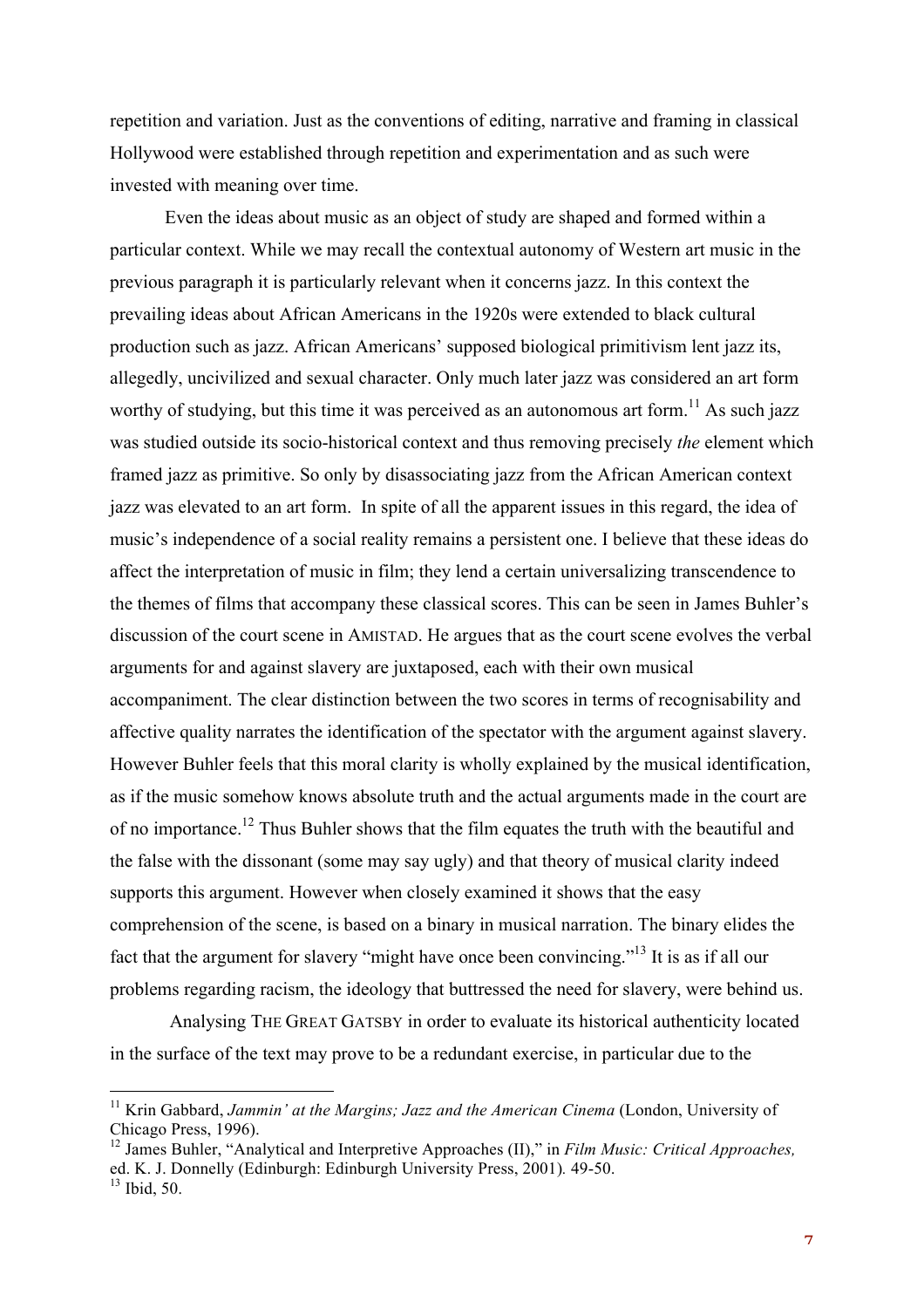postmodern form of the film. It would be more productive to focus on the issue of cinema's 'reality effect,' which is but one form of realism and a form that functions by the way of erasing its own construction.<sup>14</sup> It is a form realism that "erases the idea of illusion" and therefore presents a fully formed diegesis without the intervention of mediation.<sup>15</sup> This effect is achieved by rendering the mechanisms of filmmaking "invisible," disallowing the editing, music and camera techniques to draw attention to the act of narration. It is an effect of ideology for it "presents as natural" the production of meaning when in fact it is a cinematic discourse.<sup>16</sup> Due to the highly stylised visuals and specific use and mix of popular music and traditional scoring, THE GREAT GATSBY does indeed not lend itself for a discussion that deals with historical correctness and realism in any direct way. This is not to say that this study shouldn't pay attention to the narration by cinematic codes thus revealing the tendency to produce such reality effects. Despite the film's postmodern and post-classical form, THE GREAT GATSBY, for the greater part, still relies on conventional storytelling, which will be explained later when the opening is analysed. Thus THE GREAT GATSBY too relies on both the reality effect of cinema and the invisible narration of classical Hollywood to create a believable diegetic world and to create a narrative based on causal, temporal and spatial logic.

 When considering music within a cinematic framework there is need to examine some concepts that are instrumental in the analysis that follows. Claudia Gorbman has addressed most of these concepts (cinematic musical codes), while others have expanded upon them and complicated their analytic potential. According to Gorbman the presence of music within a film often escapes us, because it is deemed nonrepresentational and nonnarrative and most films "relegate music to the viewer's sensory background."17 The term nonrepresentational should be understood as nonreferential and considers music as a sign system that does not denote of its own accord. Yet this background quality is in many instances used for its affective manipulation constituting the reality effect more fully. In other instance music functions by way of creating a reality effect which is otherwise barely tenable or non-existent (smoothing over a discontinuous montage sequence providing it with continuity via continuous music). However when music is noticed it is often because it draws attention to itself rather than to the story it supposedly narrates. In other words it draws attention to the act of narration or discourse and consequently reveals its constructed nature.

<sup>&</sup>lt;sup>14</sup> Stam and Spence, "Colonialism," 8-9.

<sup>&</sup>lt;sup>15</sup> Susan Hayward, *Cinema Studies: The Key Concepts*, 2<sup>nd</sup> ed. (London: Roultledge, 2002), 15.

 $16$  Ibid, 15.

<sup>17</sup> Gorbman, *Unheard Melodies*, 12.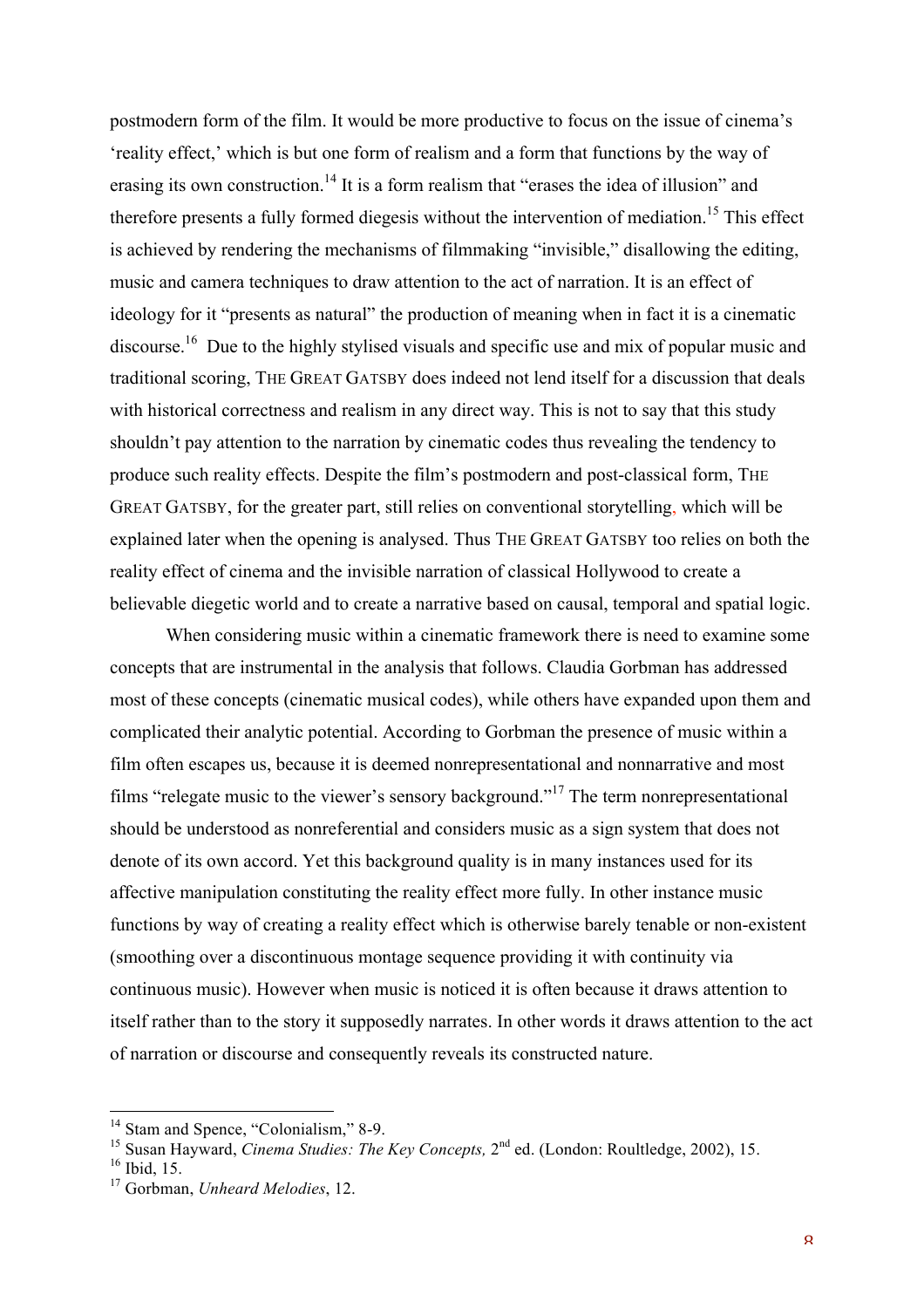Whether the music in a film is diegetic or nondiegetic is one of the most fundamental narratological distinctions where it concerns film music and its relation to the narrative. Music was often considered diegetic when the source could be accounted for in the image. However as James Buhler explains, the distinction between diegetic and nondiegetic music is defined "in relation to the narrative rather than the image," thus the source of the music does not necessarily need be shown visually, but rather it is judged on the plausibility of its presence within the diegetic world.<sup>18</sup> While this distinction may seem selfexplanatory its use in film is often complicated by border crossings or transitions. A score that was at one moment fully diegetic becomes wholly nondiegetic the next moment. Other moments occur when the diegetic song is rendered partly nondiegetic the next moment with particular consequences. In his analysis of the 1951 film Showboat Buhler discusses the audio dissolve (transition from diegetic to nondiegetic music) and the suggestion that this represents crossing the boundary from the real to the ideal in musicals.

Every time a musical transition occurs in a film, such as the audio dissolve, it changes the narratological status of the music, because the crossing from the diegetic to the nondiegetic is in itself meaningful. As Robynn J. Stilwell explains "it call attention to the act of crossing and therefore reinforces difference," this refers both to the difference between the function and status of the diegetic and the nondiegetic music and the content that constitutes the crossing, the music. The music consequently takes on a different meaning produced by the transition. When noticed, and I believe the repetition of crossings calls attention to itself, it makes itself known as a device of narration. In that sense the music finds itself on the outside or the edge of the diegesis and is less confined to the narrated story, and takes on an identity of its own rather than that one is imposed on it.

### **2.2. WHITENESS AND RELATIONALITY**

Ethnicity and race are largely thought of as pertaining to the Other (from a white perspective), yet the ethnic white, or whiteness, is often perceived as a non-ethnicity, racially undefined, a neutral norm against which all other ethnicities and races are measured. In the words of Richard Dyer, "other people are raced, we are just people."<sup>19</sup> In films where the white is

<sup>&</sup>lt;sup>18</sup> Buhler, "Analytical and Interpretive Approaches to Film Music (II)", 40.

<sup>19</sup> Richard Dyer, *White, Essays on Race and Culture* (Abingdon: Routledge, 1997), 19. (2006 Digital edition)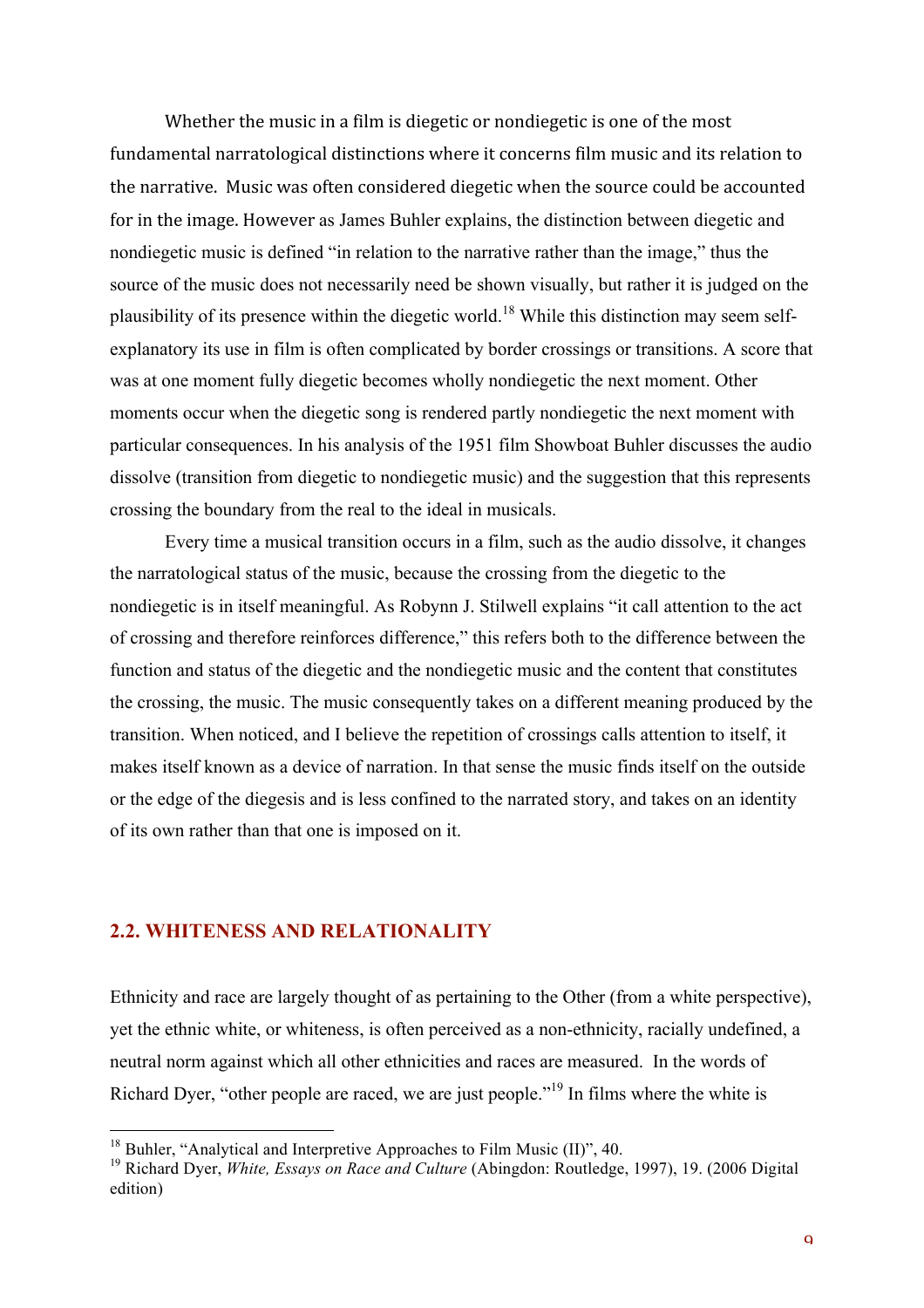pitted against or alongside a different ethnic character (racial buddy films come to mind) the construction of whiteness becomes more explicit and is often detriment to the construction of say blackness. In films where comparison and contrast is less explicit, a close reading can still reveal the more sub-textual constructions of ethnicity, race and difference. For difference is always present in representations as can be seen in Stuart Hall's explanation of the constructionist approach to language as a representational system: "what signifies, is not each colour in itself, it is the difference between the colours which signifies."20 Hall thus concludes that representation is relational, black is black, because it isn't white. This may lead to binary oppositions, because it is "the simplest way of marking difference," such as the aforementioned black/white. $^{21}$  However the colour black within a semiotic structure is as much not white as it is not orange. Just as African Americans are not, per definition, the opposite of WASP Americans (White Anglo-Saxon Protestants), although they are often constructed as such.

At first sight it seems that the object of study, THE GREAT GATSBY*,* is concerned with the telling of a story from the perspective of a WASP man about another white man who elaborately constructs his own identity according to the ideals of the American Dream and the ideals of the hegemonic majority. However as Richard Dyer shows it is problematic to disregard such films on the basis of the absence of ethnicity on the thematic and visual surface of the film. In *White: Essays on Race and Culture*r he felt that if whiteness only revealed itself in opposition or relation to non-white people or in texts that deal with ethnic and racial difference, the concept only seemed to matter when the presence of the non-white subject functioned by way of defining the white subject.<sup>22</sup> Yet the white subject's historical power over self-definition and representation implicitly reveals its reliance on the historical other.<sup>23</sup> This reliance is revealed in the images of Others. More importantly this reliance can be exposed by the way a film is structured, which narratological devices, such as music, are put to what use.

In this context Ella Shohat's work on ethnic and racial representation in American film musicals is of particular importance. In her analyses of various musicals she argues first of all that questions of race permeate all films even if they do not "appear on the "epidermic"

<sup>20</sup> Stuart Hall "The Work of Representation," in *Representation: Cultural Representations and Signifying Practices,* ed. Stuart Hall (London: Sage Publications Ltd., 1997), 27.  $^{21}$  Ibid., 31.

<sup>22</sup> Dyer, *White,* 33.

 $^{23}$  Ibid. 15.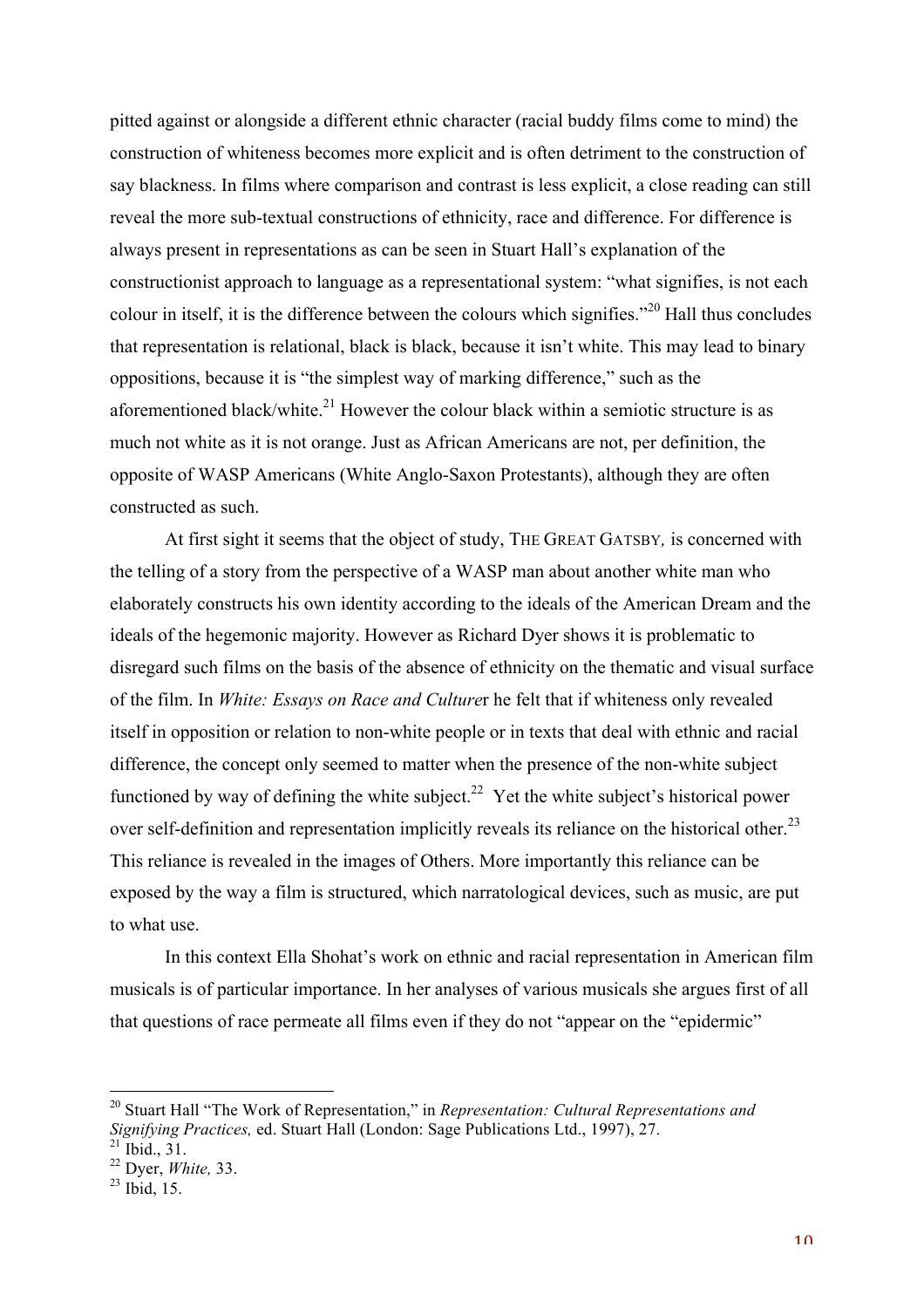surface of the text."<sup>24</sup> By the aforementioned "epidermic" surface" of a film text, Ella Shohat argues that the concept of difference is not immediately apparent, in terms of thematic content such as films dealing with interracial relationships or with themes of oppression. In the context of this analysis the word epidermic is telling, as THE GREAT GATSBY is thematically focused on white *skinned* characters. The term epidermic refers to both the surface of the text as well as the skin of its narrated characters, since the literal meaning of the word is taken as the outer-surface of the skin. It is a question of identifying something or someone and hence categorizing on the basis of the outer appearance. Secondly the musical and in extension its music and dance have historically been a site where minority expressions have found their way on the screen, despite the appropriation of these expressions by the hegemonic processes.

In "White face, Black Noise; Miles Davis and the Soundtrack," for example, Krin Kabbard argues that Miles Davis and his music have stopped carrying associations with actual African American culture in particular when it is used in films.<sup>25</sup> In similar vein the music industry has systematically toned down hip-hop's political potency in order reach a greater and often white audience. Of course this is also a balancing act, the representation of African American cultures in the media, both the alternative subculture and the appropriation of the alternative by the dominant culture are simultaneously present. The task is to lay bare what Gina Marchetti calls the defusion of the "ideological challenge the groups may pose to the dominant culture."<sup>26</sup>

Ethnicity, according to Shohat, "is culturally ubiquitous and textually submerged," which is something that the notion that meaning and representation is constructed through difference may help one to expose.<sup>27</sup> Both the assumption that only certain films are "ethnic" or that ethnicity is somehow only applicable to specific groups is informed by the idea that the dominant group in America is the norm and not considered as an ethnicity.<sup>28</sup> These assumptions have led scholars to analyse ethnic films and their representation as separated from the American mainstream context, which Shohat calls the "ghettoizing discourse."<sup>29</sup> Yet

 $24$  Ella Shohat, "Ethnicities-in-Relation: Toward a Multicultural Reading of American Cinema," in *Unspeakable Images: Ethnicity and the American Cinema,* ed, Lester D. Friedman (Chicago: University of Illinois Press, 1991), 215.

<sup>25</sup> Krin Gabbard, "White Face, Black Noise: Miles Davis and the Soundtrack," in *Beyond the Soundtrack: Representing Music in Cinema*, ed. Daniel Goldmark, Lawrence Kramer and Richard Leppert (London: University of California Press, 2007).

<sup>26</sup> Gina Marchetti, "Ethnicity and Cultural Studies," in *Unspeakable Images: Ethnicity and the American Cinema,* ed, Lester D. Friedman (Chicago: University of Illinois Press, 1991), 282-283.  $^{27}$  Ibid, 215.

 $28$  Ibid, 215-216.

 $^{29}$  Ibid, 216.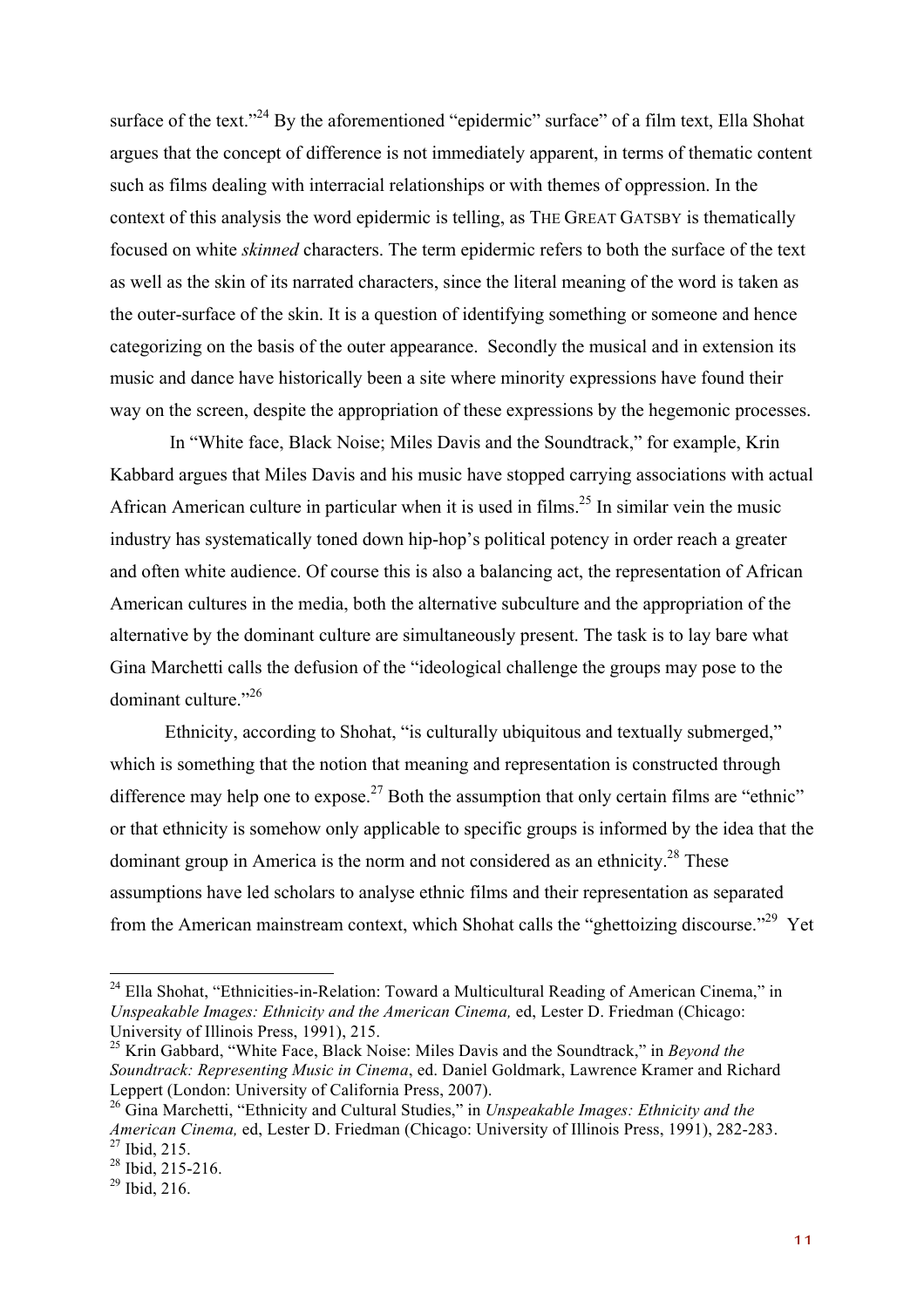America has been a multiethnic society for a long time and is thus defined by it as well. It is therefore, I argue, very much possible to read the construction of Nick's whiteness as well as Gatsby's whiteness in such a way that it conveys to us something meaningful about the position in the margins, i.e. African Americans.

## **3. ANALYSIS**

#### **3.1. METHOD**

Luhrmann is known for rewriting classics from literature and stage and layering these classics with pop music and highly stylized visual and he does so in his adaptation of *The Great Gatsby*. This way the film elides the discussion about whether portrayals and sonic representations of African Americans are in any way authentic with regards to the historical context of the novel. In particular the film's music self-reflexively reveals the film's constructedness, specifically through the use of anachronistic genres and the recognisability of the compiled score. In an interview Anton Monsted, the musical supervisor of the film THE GREAT GATSBY, explained the idea of using modern pop music in combination with then contemporary jazz.<sup>30</sup> They wanted to create a "sliding doors" construction that explicitly linked the music of today with the music of then. At the same the use of pop music helped marketing the film for a  $21<sup>st</sup>$  century audience and as such a hybrid soundtrack was created. The creators of the film view jazz and contemporary music as having the same pop sensibilities of their respective time periods. As such we are not only seeing a "stylized past" through the visuals, but also hearing a reconstructed past in the sound of "modern beats."<sup>31</sup>

The proposed method is to look for the transitions in which African American music is foregrounded, in other words to identify Monsted's "sliding doors." This has led me to examine the sequences where the music is most prominent and explicitly present. The mere presence and at times explicit foregrounding of hip-hop is dubious in itself. The identity of the music seems to have no relation to the visuals and the narrative so you cannot help to ask why

 $30$  Roy Trakin, "From Flappers to Rappers: 'The Great Gatsby' Music Supervisor Breaks Down the Film's Soundtrack," *The Hollywood Reporter,* November 5, 2013,

http://www.hollywoodreporter.com/news/great-gatsby-soundtrack-track-by-track-521092.  $31$  Ibidem.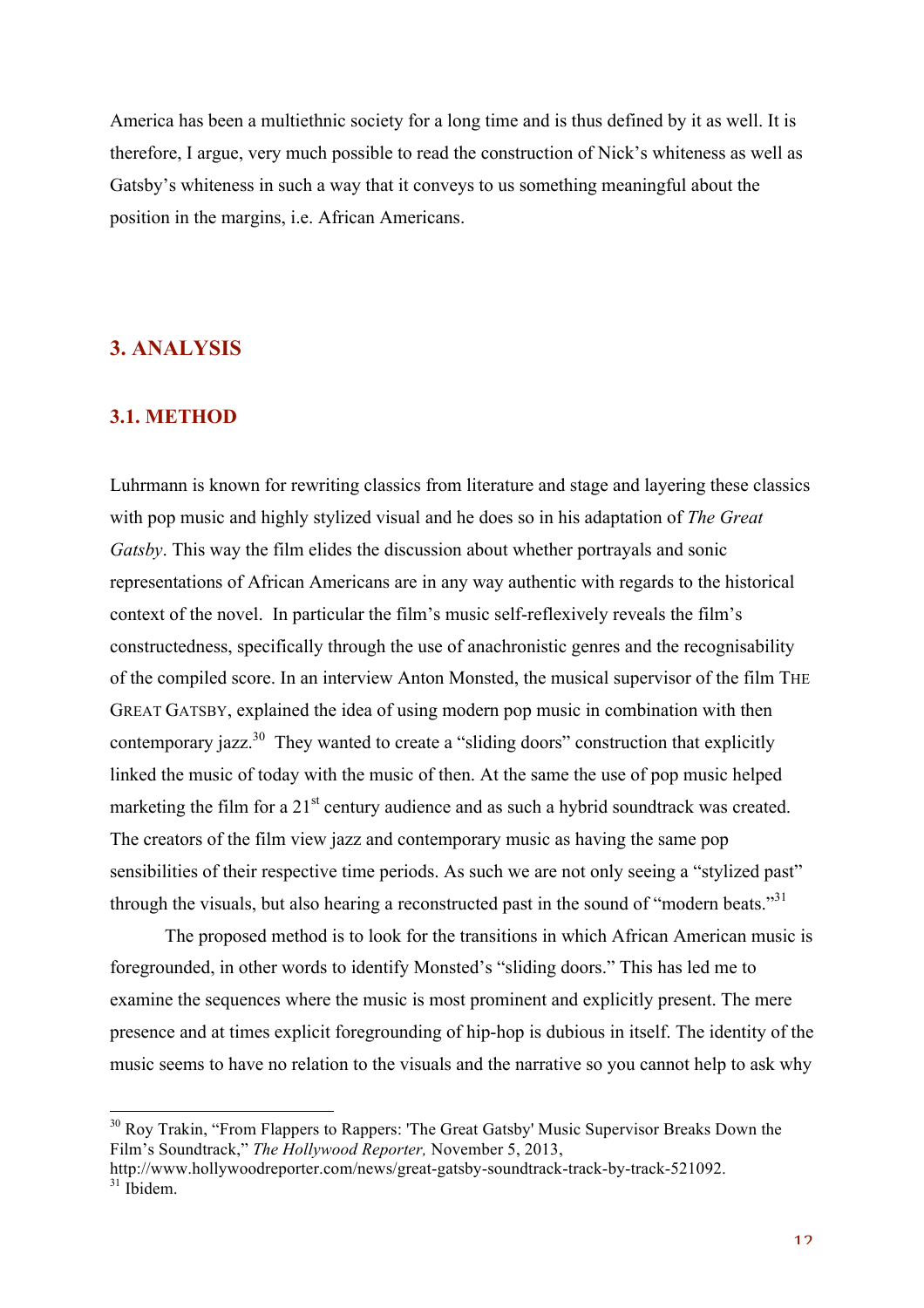and what is that it does for the narrative. The focus lies on the use of Jay-Z's music, because the musical identity of hip-hop is arguably the farthest removed from the principle characters in the film and Jay-Z's recognisability as an African American man and representative of hiphop undoubtedly renders the music in racial terms. Music is in that sense oppositional to the narrative and the visual construction and this opposition transforms the understanding of the film. In other words the racial identity of the music impedes on the narrative and vice-versa the narrative transforms the music to a certain extent. The four Jay-Z songs that are featured in the film are all in one way or another connected to Nick's voice-over narration and thereby connected to Nick, as will be explained later. Baring in mind the limited scope I will focus on only two songs.

The transitions come in different forms. The transition that is most discussed in academic literature is the transition from diegetic music to non-diegetic music and vice-versa. Working with this concept also means considering the moments where the transition and its signification in the diegesis remain unsolved and open to gaps, as it is the case with metadiegetic music. To large extent the presence of the transition determines the narrative status of the music and the way the music is restricted in its functioning and meaning.

 On this note I would like to explain the focus of the analysis on the opening of the film for it establishes a tension between self-reflexive narration and classically effaced narration in which music plays a part. Openings are always contested spaces in narrative film, because even though it's a constitutive element it is often understood as both separate from as well as part of the narrative even when modern opening titles are interweaved with the diegetic narrative world. Since it is both inside and outside it offers a gap in which one can understand the film's constructed nature. Thomas Elsaesser and Warren Buckland argue that the opening is a "special case of meta-text," which is "separate from and yet part of the narrative."<sup>32</sup> They find that the meta-textual status of the opening allows it to show how the film "needs to be understood."33 Furthermore this self-referential aspect of openings can be thickened with the regards to the analysis of THE GREAT GATSBY. Peter Verstraten argues that an excessive style, something Luhrmann is known for, can "indicate *a style that functions as an in-built guide that serves to create a distance to the content or plot*."34 In this case the music's slippery narrative status in the film can be thought of as the excessive style that

<sup>32</sup> Thomas Elsaesser, and Warren Buckland, *Studying Contemporary American Film; A Guide to Movie Analysis* (New York: Oxford University Press, 2002): 47.  $33$  Ibid, 47.

<sup>34</sup> Peter Verstraten, *Film Narratology,* trans. Stefan van der Lecq (London: University of Toronto Press Inc., 2009), 197. (Italics in the original)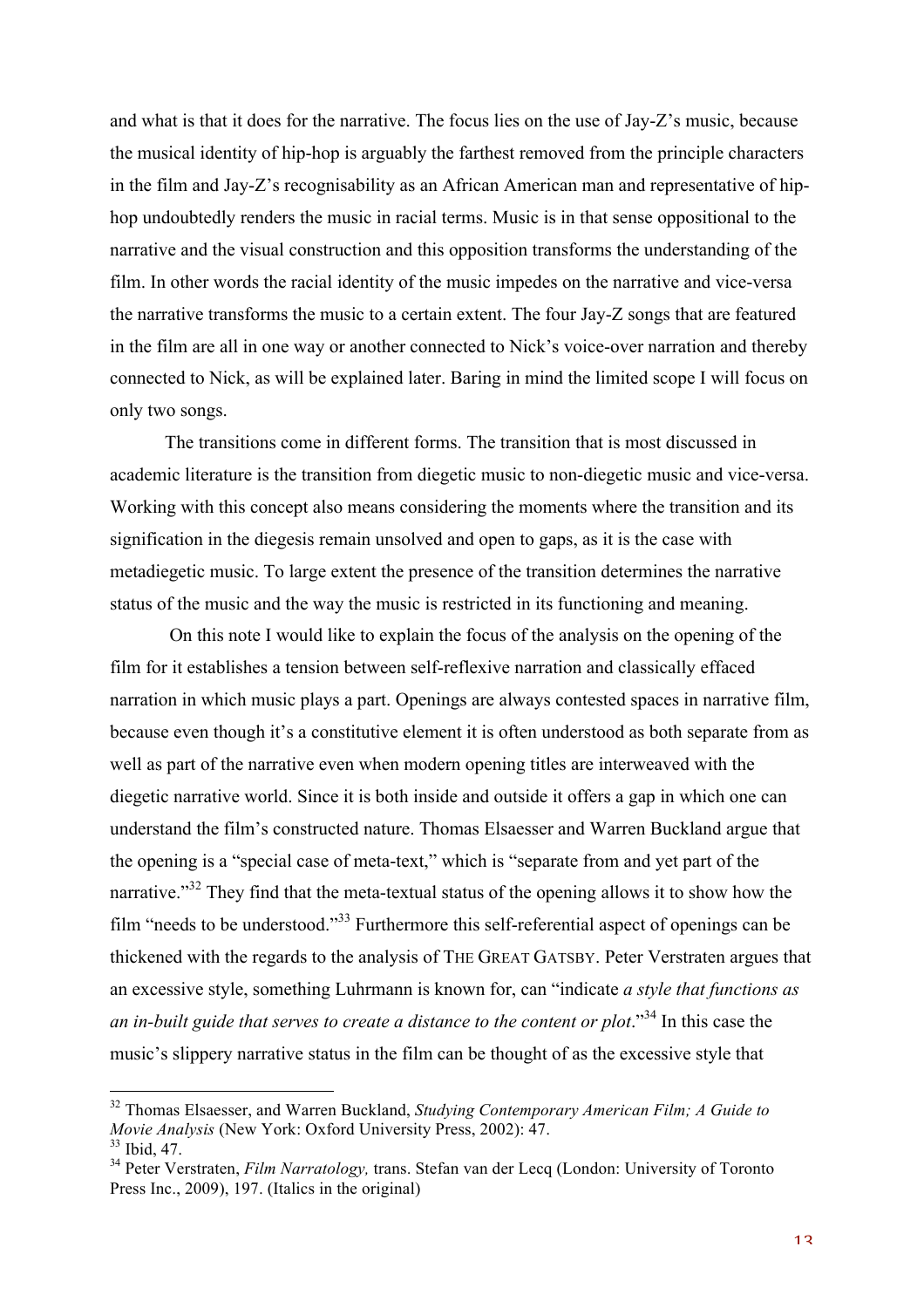constructs the relations between different levels of narration using dissolves, hybrids and alternating source scoring and underscoring, but at the same time the music sutures the spectator in the spectator in the story world. In other words the music may be thought of as narrating both excessively (noticeably) and classically (effaced). Jay-Z's music in THE GREAT GATSBY functions differently according to the extent it is functionally compensated by the content of the story.<sup>35</sup> Arguably the more the music is motivated and contained by the narrative the less it

#### **3.2. ANALYSIS - OPENINGS: INTO THE DIEGESIS**

Like most films, although this is becoming less conventional, THE GREAT GATSBY begins with a title sequence featuring the various logos of the participating production companies.<sup>36</sup> The film's credits are shot in black and white film, or something that is made to look like a dated film. In conjunction the music seems to be recorded on and/or played from an outdated recording device, such as a phonograph. The cracks and clicks you hear are the auditory equivalent of the black and white film with its specks of dust and other visual "noise". These visual and auditory elements all signify a past or pasts. After the credits both image and music change. The image gains colour and mobility along the camera axis and the music becomes fuller, the bass notes more pronounced and the stereo image (a misnomer) expands. Although the music seems to change its tune it is in fact the same score, but differently orchestrated and reproduced (using the modern musical reproduction technology available).

It is possible to argue that in musical terms the slow melancholic horn and the tonal progression of the end phrase (the music seems to work its way towards the end) conveys an already tragic ending.<sup>37</sup> Evoking tragedy also implies a history, a story that even when one is unfamiliar with THE GREAT GATSBY is musically constructed as ill fated. Even this isolated piece of the music can function as a means to suture the audience into the diegesis. However the manner in which it is reproduced (its aged form) has already rendered it meaningful in a different way. As the story is set in the 1920s the aged visual and musical components are in

<sup>&</sup>lt;sup>35</sup> Verstraten, Film Narratology, 190.

<sup>36</sup> Georg Stanitzek, "Reading the Title Sequence (Vorspann, Generique)," *Cinema Journal* 48, no 4 (Summer 2009): 48.

 $37$  This is later confirmed when the full rendition of the song. *Can't Repeat the Past* is played at the end of the film.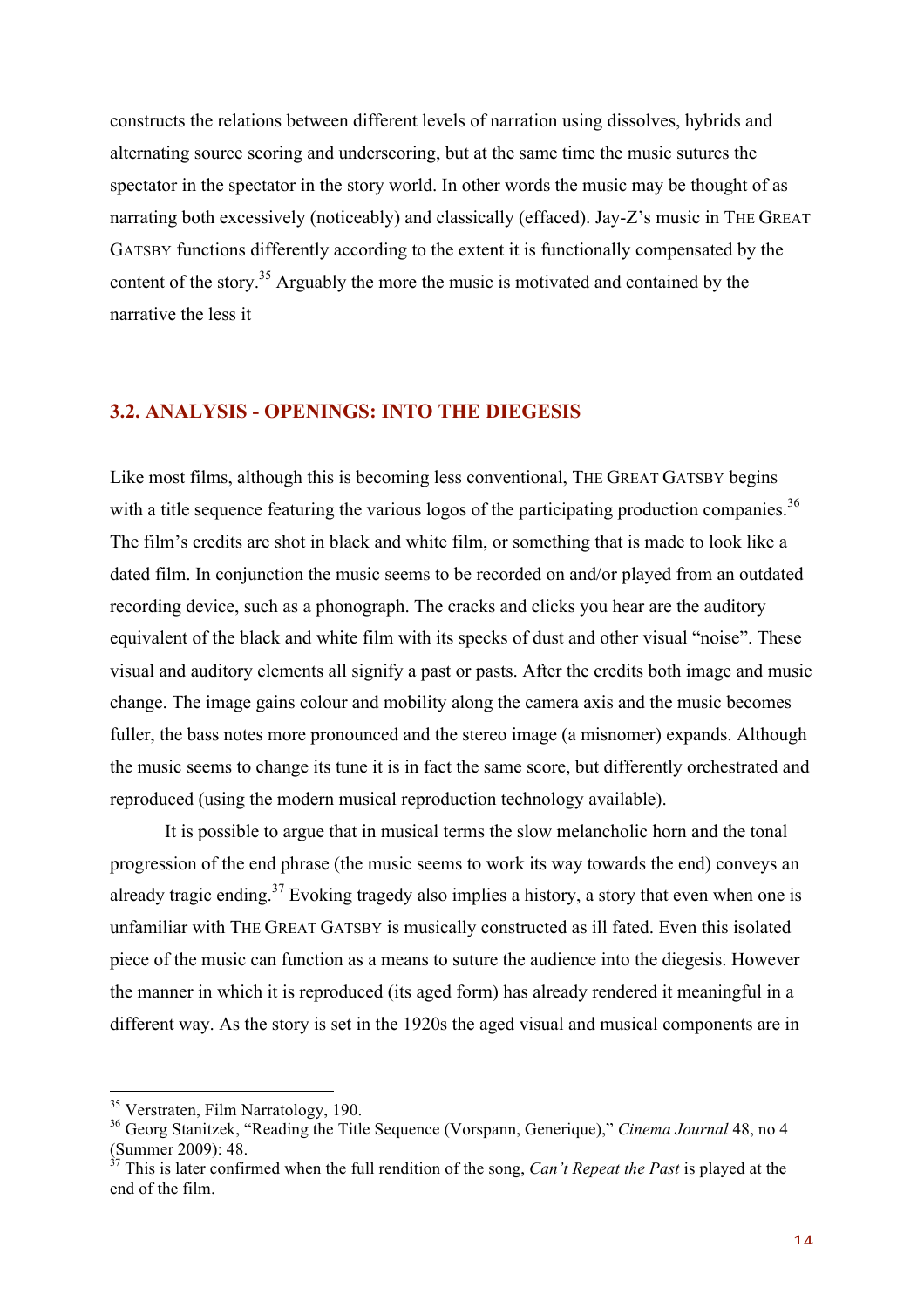keeping with the historical context of the literary source.<sup>38</sup> As such the sequence strongly references cinema's materiality, both the visual and the auditory machinery of cinema in the twenties are acknowledged only to be effaced by modern practices of suture. In this view the start of the film has a double function. Firstly the visuals and the music simultaneously transport the audience into the diegesis. This is a conventional function of the title sequence, as it has "to deal with the systematic hiatus between titling and diegesis in the form of a leadin into the film." The process of suture is achieved by the use of every modern cinematic technique available: 3D imagery, digital animation and conventional yet effective use of music. Secondly, and contrastingly, due to the unique status of the credits within a film text, it explicitly alludes to the construction of the film. In that sense the film's opening represents the tension between classical and post-classical cinematic narration and a tension between a closed structure and a more open structure.

The openness of the structure that starts the opening sequence and the subsequent closure that completes the sequence can also be found with regards to the scenes that feature Jay-Z's music. Thus it introduces the possibility of a more free-floating meaning with regards to music, but simultaneously functions as a suture into the diegesis. The four scenes that feature Jay-Z can be thought of being on a sliding scale with regards to the relative freedom the music holds within the narratological framework. The first flashback introduces a similar structure in which it acknowledges the music's presence as meaning in itself, but ultimately restricting it as a musical lead-in to the diegesis.

#### **3.2. ANALYSIS - OPENINGS: FIRST FLASHBACK**

Jay-Z' first auditory entrance occurs when Nick's first flashback to New York is triggered. The narrative shifts because of this from the 'present' frame story to the narrated past. Musically the transition is marked by dissolve from a jazz rendition of Jay-Z's *"No Church in the Wild"* to the original recording by Jay-Z. While the music necessarily interacts with the images it also interacts with the other elements on the soundtrack, the effects and the monologue in particular. Buhler argues that the three elements of the soundtrack are

<sup>&</sup>lt;sup>38</sup> The cinematic apparatus and the phonograph are historically strongly connected. In the development of a sound cinema the phonograph and the projector were in different stages of the development combined. Furthermore both the invention of the phonograph and cinema are understood as representative of the modernization of the early twentieth century.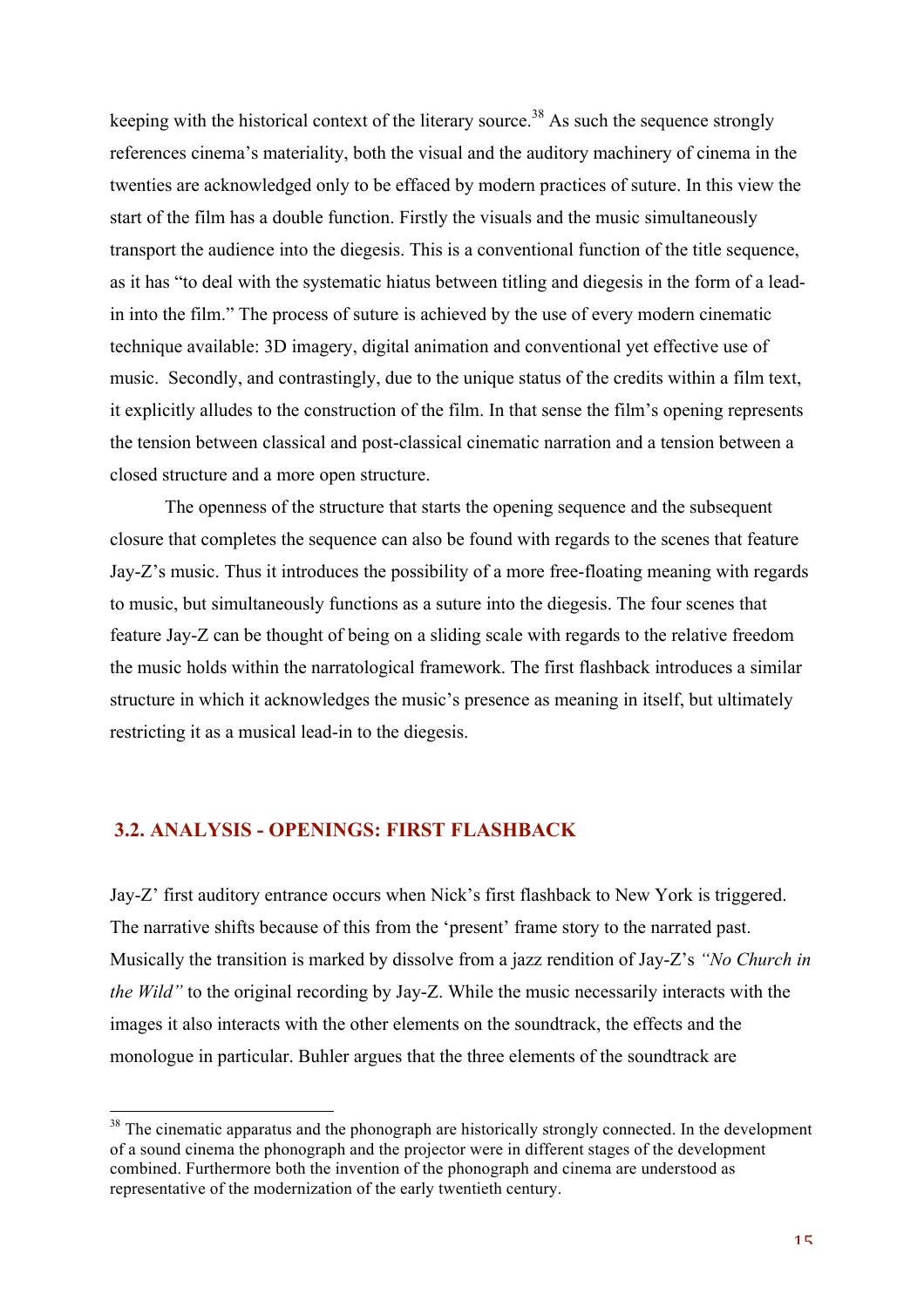structured by an internal dialectic and the film as whole is structured by the dialectical tension between the sound track and the visual track.<sup>39</sup> Thus the first element that needs analysing is the internal structure of the soundtrack in other words the interaction between Nick's voiceover and Jay-Z's song.

As was argued earlier, a transition such as the crossing from the diegetic to the nondiegetic is meaningful of itself. The narrative and its diegesis are rendered less rigidly closed for the crossing calls attention to the borders that provide this closure. In the case of voice-over introduced flashbacks, music may accompany the lead-in suggesting that the music is part of the narrator's thoughts.<sup>40</sup> In this scene the importance of the musical voice is also marked. Nick's voice-over narration halts in order for Jay-Z to rap his first verse momentarily transferring the authoritative space of the voice-over to Jay-Z. While the voice implies a different reproductive tool, namely the body, the bodies of the narrators are significantly absent as are those of any identifiable characters. The God's eye view of New York that introduces the flashback attests to this and so do the disjointed images that follow. The sequence is remarkable, because the shots consist of archive footage and original footage of the film that is processed in order to rhyme with the visual appearance of the archive footage, reinforcing the feel of a documentary style voice-over and the authoritative power that comes with it. Since the sequence is only loosely narrative the music of the black Jay-Z finds a less narratological-restricted space to claim its presence.

In a way this seems to be a progressive narratological intervention for Gorbman suggests that when the metadiegetic music is part of the narrator's thoughts it simultaneously takes over "part of the film's narration."<sup>41</sup> The music is partly allowed to narrate in its own right, but as Stilwell argues the nondiegetic music (the nondiegetic as metadiegetic) transports us within the character's subjectivity, thus it remains associated with Nick's point of narration and subjectivity so to speak.<sup>42</sup> There is an analogy to be found here. Meredith Goldsmith places Fitzgerald's *The Great Gatsby* alongside some of the passing and Americanization genres of the early  $20<sup>th</sup>$  century.<sup>43</sup> She puts forward the idea that Fitzgerald's novel is in constant dialogue with (or appropriation of) these genres of African American and immigrant

 39 Buhler, *Analytical and Interpretive Approaches to Film Music (II),* 39-40.

<sup>40</sup> Gorbman, *Unheard Melodies*, 22-23.

 $41$  Ibid, 23.

<sup>42</sup> Robynn J. Stilwell, "The Fantastical Gap between Diegetic and Nondiegetic," in *Beyond the Soundtrack: Representing Music in Cinema,* ed. Daniel Goldmark, Lawrence Kramer and Richard Leppert (London: University of California Press, 2007), 194.

 $43 \text{ Literature of African Americans}$  and ethnic immigrants in which imitation and assimilation offers opportunity for social mobility in American society.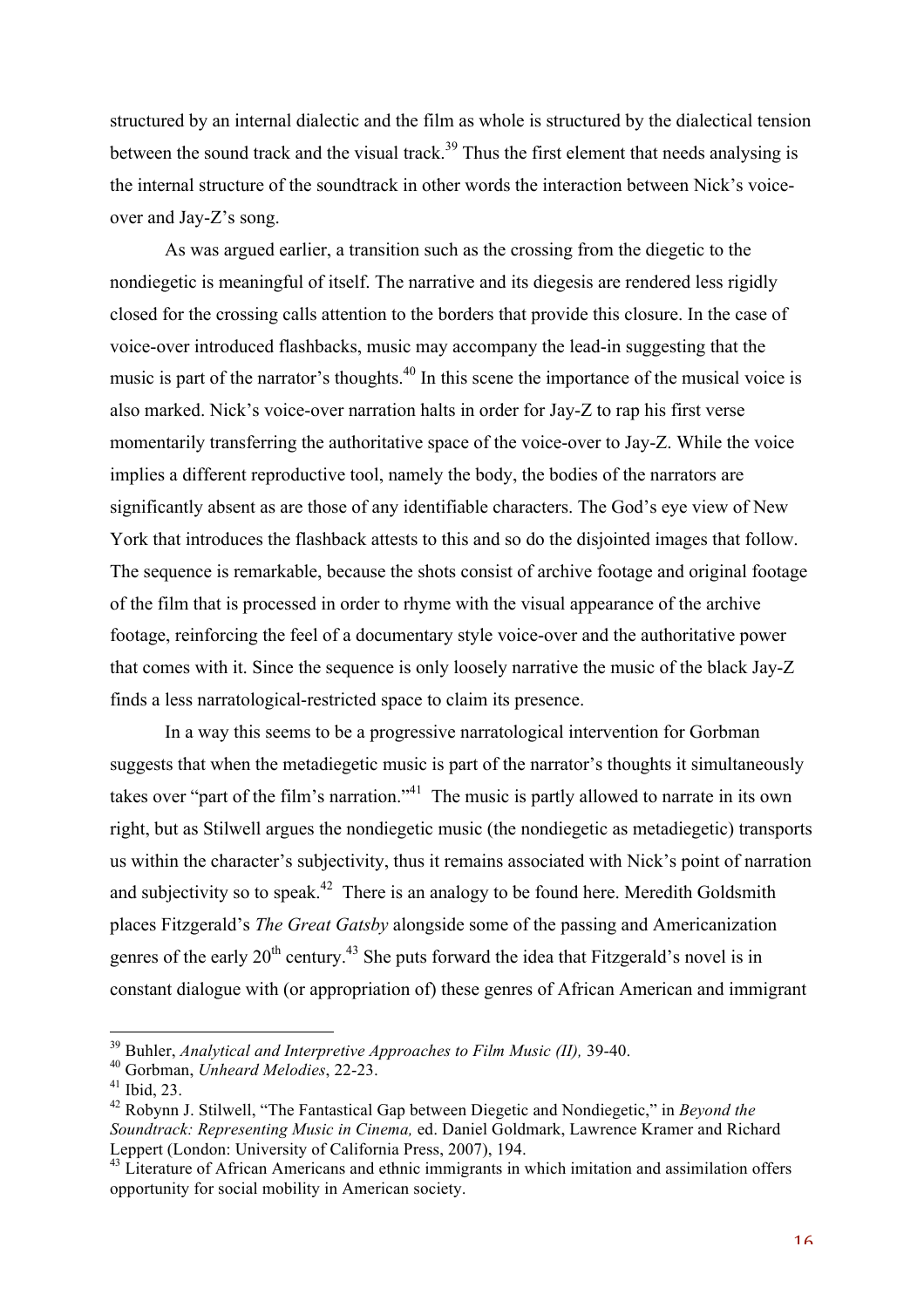integration.44 Fitzgerald's apparent recognition of other peoples' cultural expressions and experiences did not find explicit references in the novel, but were nevertheless central to American 1920s context. As an adaptation the film is necessarily in dialogue with its source and therefore the source's literary context. However the film's extensive use of hip-hop offers a dialogue with the musical context of the novel as well as that of the film. Hip-hop as a typical genre of black American urban realities is inevitably given discursive space in the film's narration. As Goldmark, Kramer and Leppert explain this is inevitable because the "generic identity that music always carries […] has a signifying power that carries over into film, a carryover that also implicates musical identity with social identity."45 Yet this musical identity is embedded in a subjective narration from a white man's perspective and is therefore in tension with the function that is imposed on it. As a self-reflexive instance of musical narration, two voices unrelated yet part of the same diegetic subject, it belongs to Nick, who is white and middle-class, and yet it cannot shake Jay-Z's star identity, which is in part his blackness. Since the music and the voice-over are coded differently with regards to the diegesis, in other words Nick's narration is dislocated only temporally, while Jay-Z's musical voice-over is "separated from the fiction by an absolute partition," Jay-Z's identity cannot be wholly subsumed by Nick's subjective narration.<sup>46</sup>

It allows Jay-Z, and as far as he represents African Americans, an ambiguous and confined space for self-representation. Ambiguous because he is constructed as an authoritative voice within the narration, but his voice, on the level of the narrative, is at all times embedded in Nick's narration. Nick's status as a visitor is important in this regard, where his voice-over conveys the wonder of witnessing New York in the twenties, Jay-Z a real-life New Yorker already speaks of the decay Nick will only realise at the closure. Nick's sense of tragedy, however, is intimately related to the demise of Jay Gatsby, his ideals and his dreams of class mobility. . The manner in which Jay-Z's space of narration is constructed, however, leaves room for Jay-Z to speak of present struggles and tragedies; the corruption of capitalism and the position African Americans occupy within capitalism through their production of hip-hop. At the same time his voice-over functions as a commentary on the

<sup>&</sup>lt;sup>44</sup> Meredith Goldsmith, "White Skin, White Mask: Passing, Posing, and Performing in The Great Gatsby," *Modern Fiction Studies* 49, no. 3 (Fall 2003): 444-445, doi: 10.1353/mfs.2003.0050. <sup>45</sup> Daniel Goldmark, Lawrence Kramer, and Richard Leppert, "Introduction," in *Beyond the* 

*Soundtrack: Representing Music in Cinema*, ed. Daniel Goldmark, Lawrence Kramer and Richard Leppert (Berkeley: University of California Press, 2007), 8.

<sup>46</sup> Kaja Silverman, *The Acoustic Mirror: The Female Voice in Psychoanalysis and Cinema*  (Bloomington: Indiana University Press, 1988), 48.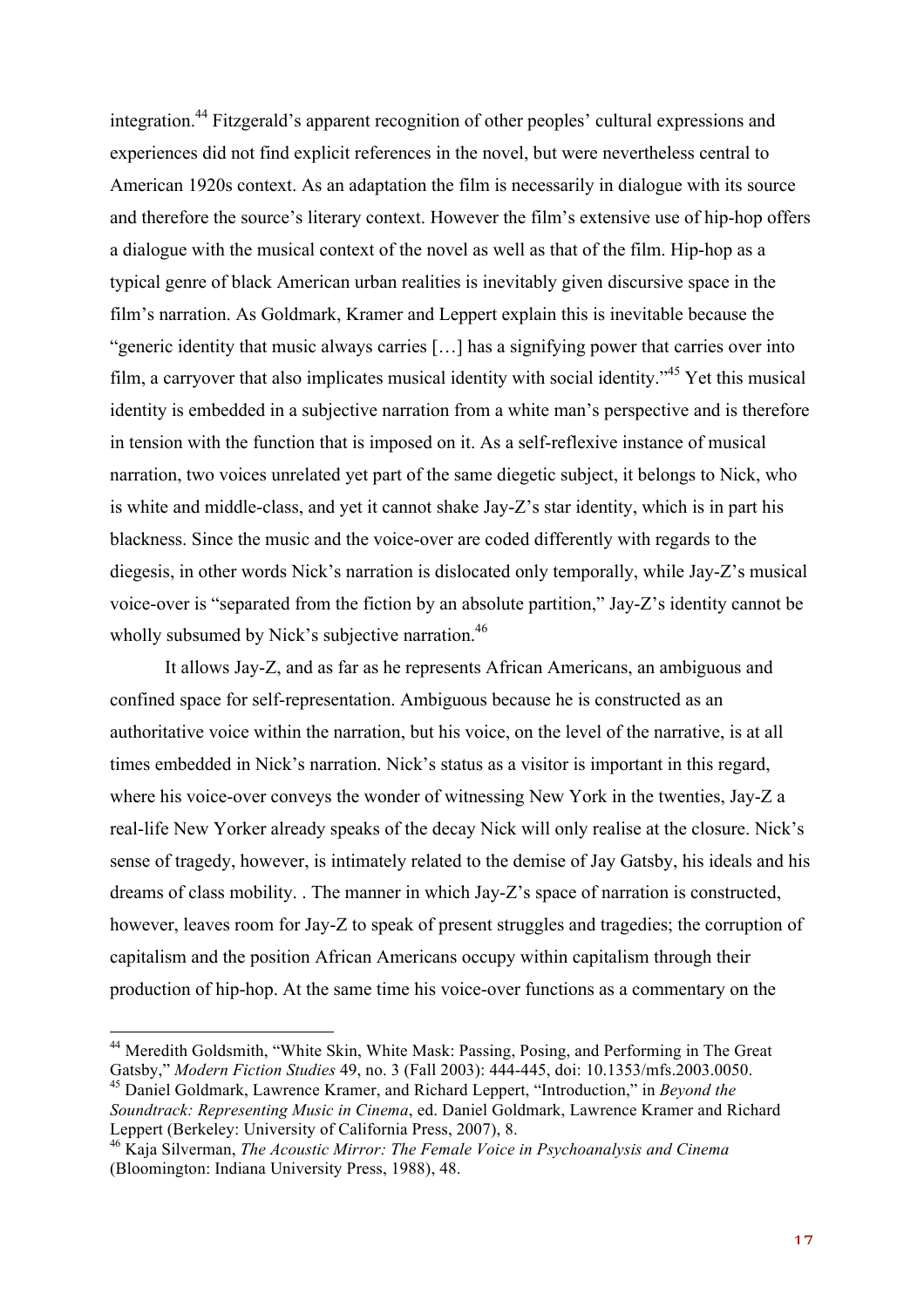archival footage and implicitly links the themes of his songs with the struggles of then. It is a confined space, because the transition that marks this space (the musical and narrative transition that introduces the flashback and the subjective narration) and opens it is also mirrored at the end of the sequence and thus confining it. The music is marked by another dissolve from *"No Church in the Wild"* to a contemporary jazz composition and the shot freeze frames on Nick's face mirroring the shot the sequence started thereby marking it as an isolated space. Also the God's eye view of New York is repeated and reversed in stead of drawing us to the city the shot draws us away towards the suburbs. This is a space, which, throughout the film, is marked as an especially white space and thus a space where Jay-Z's voice has no authority. In this sense Jay-Z's music is allowed to narrate, but due to the structure of the film it is only allowed to narrate certain sequences.

I would like to draw on another scene to explain the restricted space that is reserved for hip-hop to narrate. As stated earlier Jay-Z's music is represented in four scenes. Each scene represents the music differently. The first as discussed in the above, is marked by a musical transition. This metadiegetic transition both frames the sequence as a subjective narration and as somewhat removed from the diegesis proper. However each subsequent appearance of Jay-Z the music becomes more diegetic and more closely associated with the spectacle of the diegesis and the African American bodies that occupy the diegesis.

As Nick and Gatsby cross the Queensboro Bridge into Manhattan Jay-Z's *H.O.V.A*  becomes increasingly audible. Unlike the *"No Church in the Wild"* sequence the music is unmistakably diegetic. The spatial cues of the music coincide with the visual cue and the music clearly emanates from the passing car. The diegetic status of the music is important, as the music's narrative status is different from that of the flashback scene. As part of the diegetic track Rick Altman argues that the music functions according to "cinema's referential nature" and "reflects reality."<sup>47</sup> The film represents the music and African Americans dancing to and the way they present themselves to this music as a natural and realistic match. In other words when we see African Americans in the diegesis we hear music and when we hear hiphop we see African Americans. The dislocated function of hip-hop in the flashback scene and the ambiguity that comes with it disappears as the film wears on and the narrative focuses more narrowly on the romantic plotline. As such either the music functions increasingly as an excuse for the visual spectacle of black bodies or spectacle of black bodies diegetizes the anachronistic hip-hop.

 47 Rick Altman, *The American Film Musical* (Bloomington: Indiana University Press, 1987), 62-63.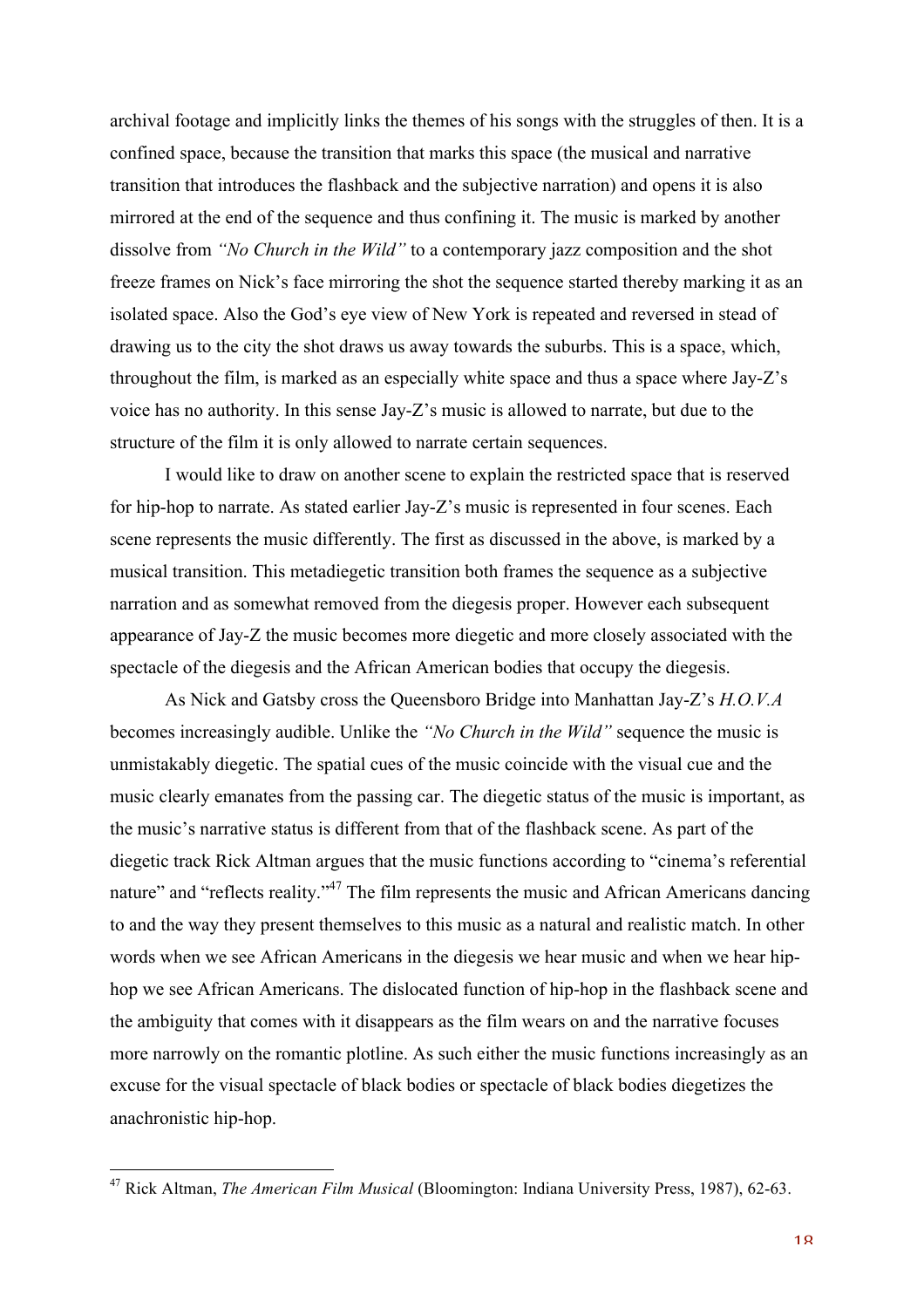#### **4. CONCLUSION**

The inclusion of African American music in THE GREAT GATSBY the film is in some sense a corrective to the novel with regards to the novel's exclusion of African Americans. It also implicitly acknowledges the contribution of African American culture and music specifically to the era of the Jazz Age by drawing connections between hip-hop and jazz. However the addition of music has narratological consequences, this being that it both changes the narrative as a narratological device and as part of the narrative structure the meaning of the music itself is transformed. The construction of Nick as narrator and thus the film's narrative point-of-view complicates the presence of hip-hop, since it limits the way music generates meaning. Interestingly when hip-hop is employed to construct a subjective scene such as the one analysed in the above, musical meaning is found to be less restricted despite its association with a white subject. It is arguably the film's overt narration that allows the music to come into play more freely, while the more classically narrated scenes anchor musical meaning more rigidly. In the end when the film's narration becomes more classically closed and the story nears its closure both hip-hop and the African American bodies are there for little more than spectacle. Even more so the hip-hop seems to justify the presence of the spectacle by rendering it as naturally there.

This thesis nevertheless leaves gap that needs researching. Within a cultural studies framework one may be able to question the effect of using hip-hop in the film on the relationship between African American spectators and the film text. A study that could explore the question of the representation of the American Dream in THE GREAT GATSBY and whether African Americans feel the narrative's discourse relays an African American perspective on the American Dream. Or a little differently put, we could ask whether the narrative at all strikes a chord with African Americans and where these points of identification and recognitions can be found?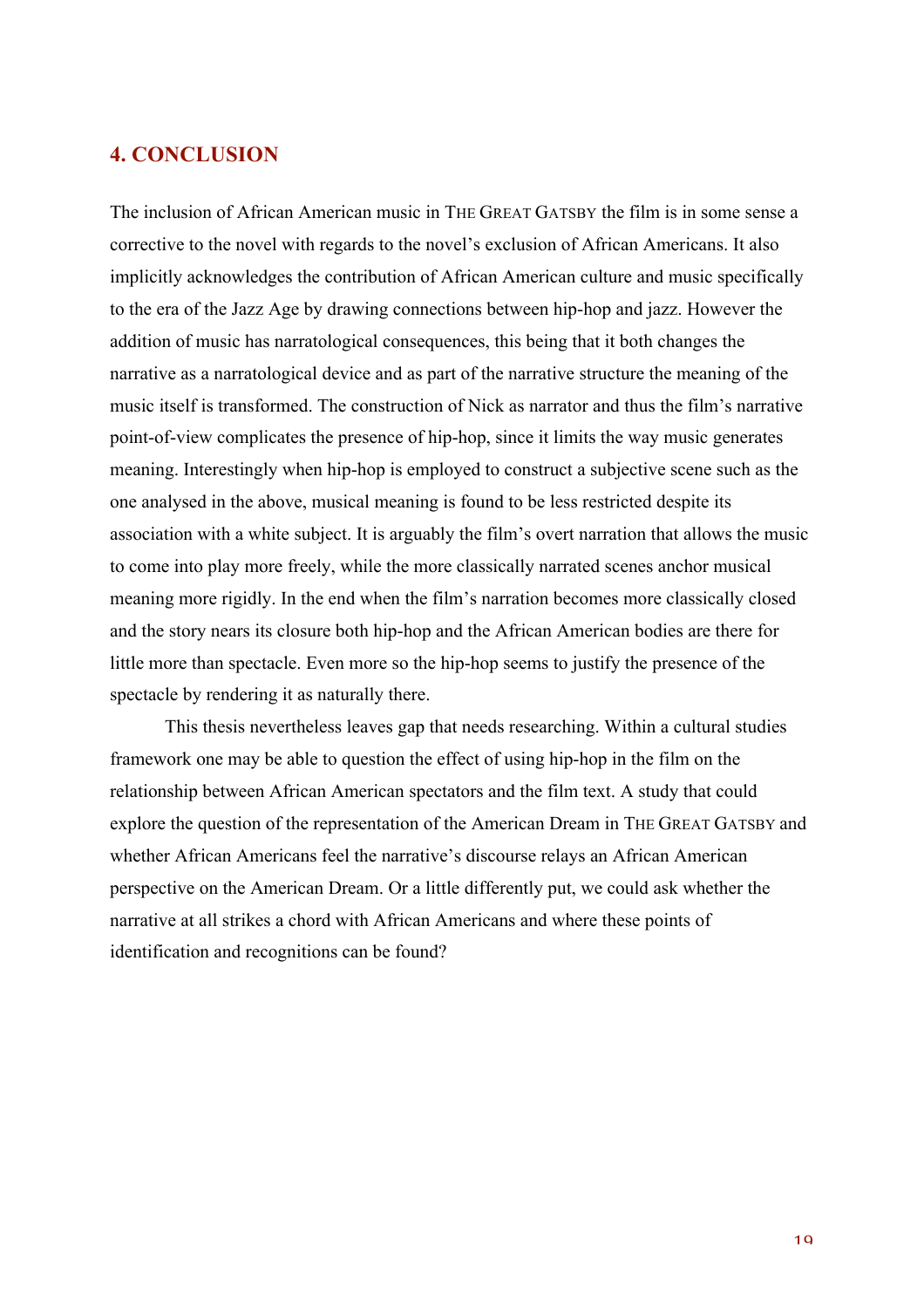## **LITERATURE**

Altman, Rick. *The American Film Musical.* Bloomington: Indiana University Press, 1987.

Buhler, James. "Analytical and Interpretive Approaches (II)." In *Film Music: Critical Approaches,* edited by K.J. Donnelly, 39-61. Edinburgh: Edinburgh University Press, 2001.

Chion, Michel. *The Voice in Cinema.* Edited and translated by Claudia Gorbman. New York: Columbia University Press, 1999.

Mary Ann Doane. "The Voice in the Cinema: The Articulation of Body and Space." *Yale French Studie*s 60 Cinema/Sound (1980), 33-50 http://www.jstor.org/stable/2930003

Dyer, Richard. *White: Essays on Race and Culture*. Abingdon: Routledge, 1997. (2006 Digital edition)

Elsaesser, Thomas, and Warren Buckland. *Studying Contemporary American Film: A Guide to Movie Analysis.* New York: Oxford University Press, 2002.

Flinn, Caryl. *Stains of Utopia: Gender, Nostalgia, and Hollywood Film Music.* Princeton: Princeton University Press, 1992.

Gabbard, Krin. *Jammin' at the Margins: Jazz and the American Cinema*. London: University of Chicago Press, 1996.

Goldmark, Daniel, Lawrence Kramer, and Richard Leppert. Introduction to *Beyond the Soundtrack: Representing Music in Cinema*, edited by Daniel Goldmark, Lawrence Kramer and Richard Leppert. Berkeley: University of California Press, 2007.

Goldsmith, Meredith. "White Mask: Passing, Posing, and Performing in The Great Gatsby" *Modern Fiction Studies* 49*,* no.3 (2003): 443-68. doi: 10.1353/mfs.2003.0050.

Gorbman, Claudia. *Unheard Melodies: Narrative Film Music.* London: BFI, 1987.

Hall, Stuart. "The Work of Representation." In *Representation: Cultural Representations and Signifying Practices,* edited by Stuart Hall, 13-75. London: Sage Publications Ltd., 1997.

Hayward, Susan. *Cinema Studies: The Key Concepts.* 2nd ed. London: Routledge, 2001.

Kassabian, Anahid. *Hearing Film: Tracking Identifications in Contemporary Hollywood Film Music.* London: Routledge, 2001.

Shohat, Ella. "Ethnicities-in-Relation: Toward a Multicultural Reading of American Cinema." In *Unspeakable Images: Ethnicity and the American Cinema*, edited by Lester D. Friedman, 215-250. Chicago: University of Illinois Press, 1991.